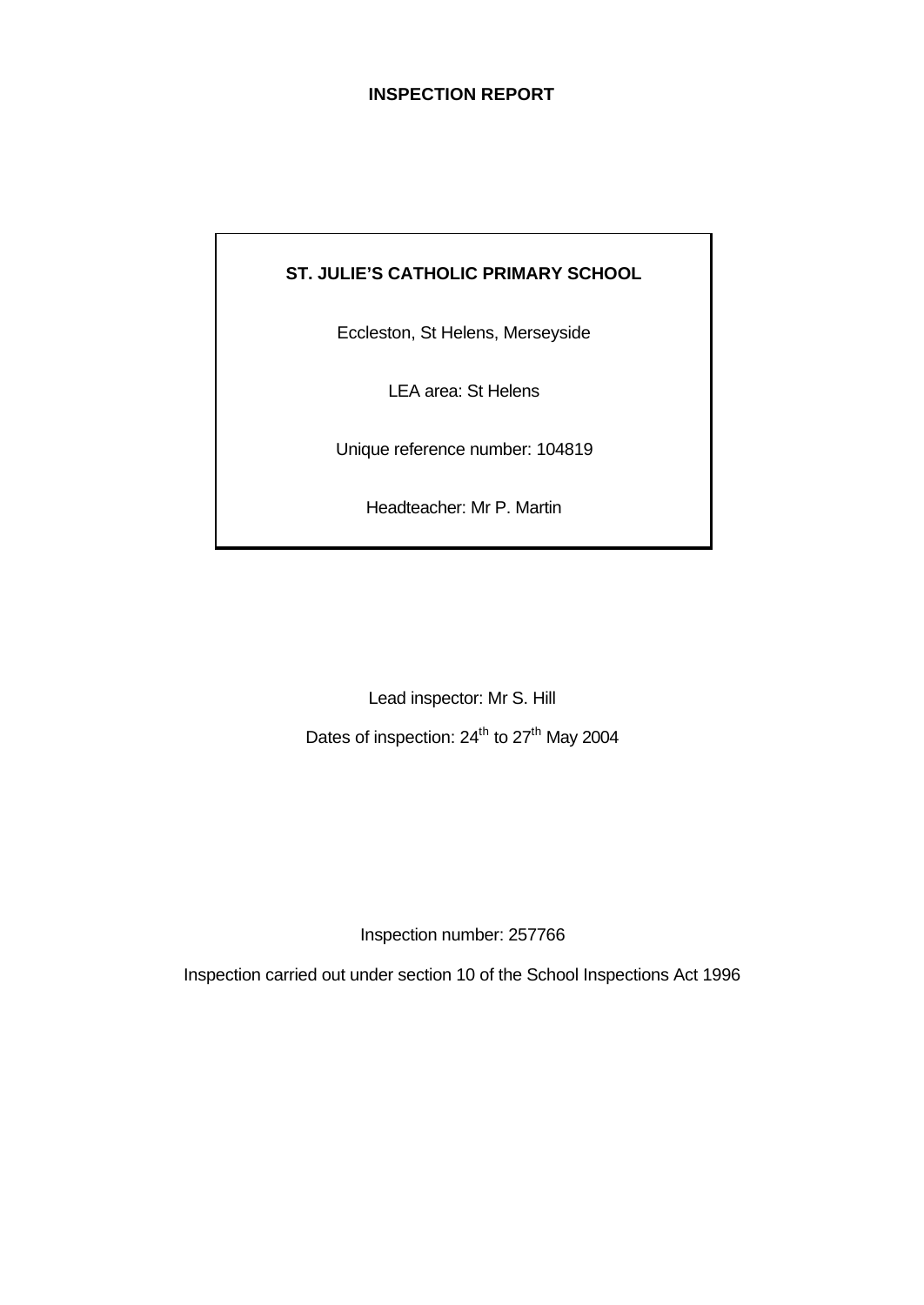## © Crown copyright 2004

This report may be reproduced in whole or in part for non-commercial educational purposes, provided that all extracts quoted are reproduced verbatim without adaptation and on condition that the source and date thereof are stated.

Further copies of this report are obtainable from the school. Under the School Inspections Act 1996, the school must provide a copy of this report and/or its summary free of charge to certain categories of people. A charge not exceeding the full cost of reproduction may be made for any other copies supplied.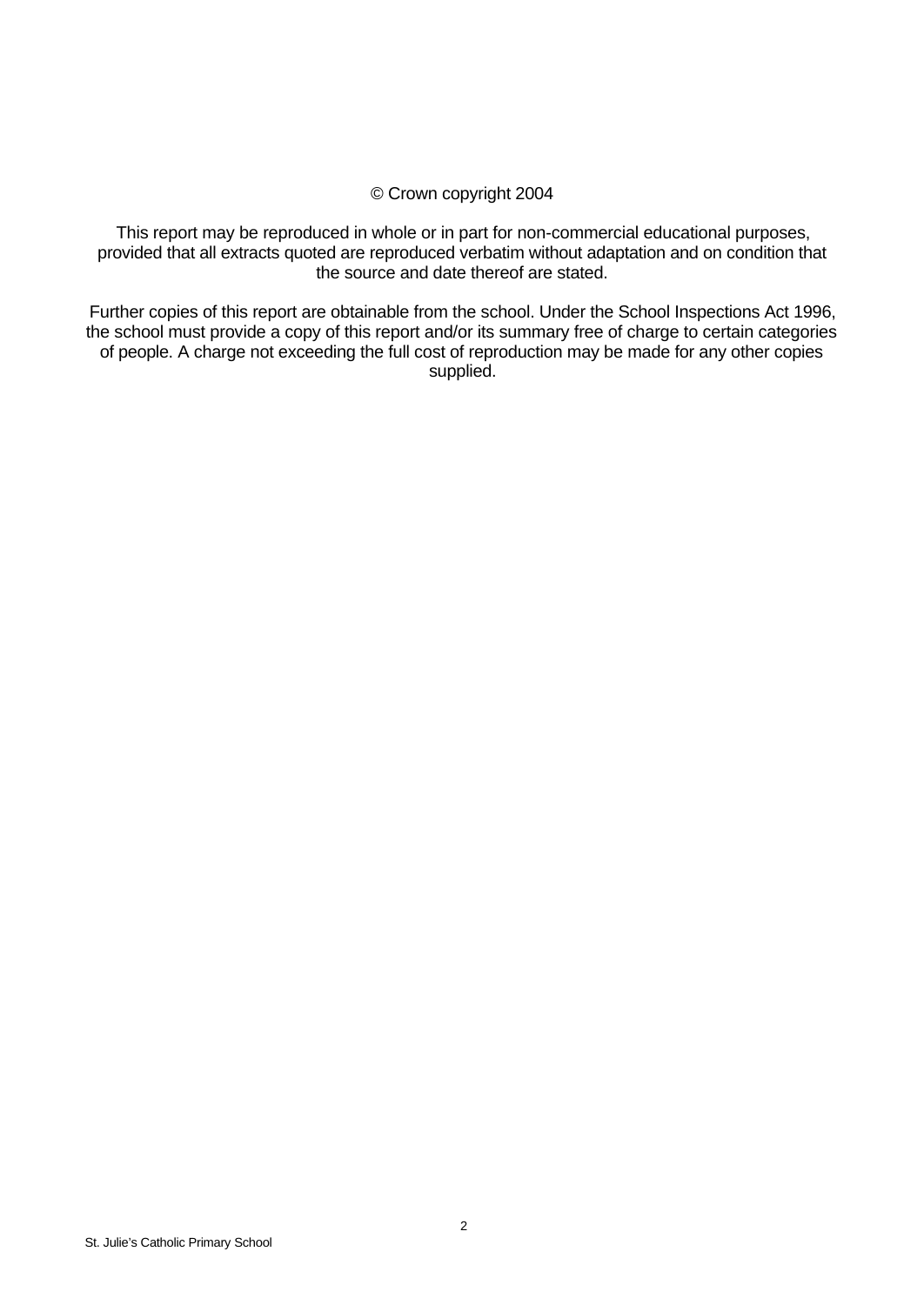# **INFORMATION ABOUT THE SCHOOL**

| Type of school:              | Primary                                            |
|------------------------------|----------------------------------------------------|
| School category:             | <b>Voluntary Aided</b>                             |
| Age range of pupils:         | 4 - 11                                             |
| Gender of pupils:            | Mixed                                              |
| Number on roll:              | 251                                                |
| School address:              | <b>Brooklands</b><br>Eccleston<br><b>St Helens</b> |
| Postcode:                    | Merseyside<br><b>WA10 5HG</b>                      |
| Telephone number:            | 01744 25032                                        |
| Fax number:                  | 01744 25032                                        |
| Appropriate authority:       | Governing body                                     |
| Name of chair of governors:  | Reverend T. Neylon                                 |
| Date of previous inspection: | 15 <sup>th</sup> June 1998                         |

# **CHARACTERISTICS OF THE SCHOOL**

The school caters for 251 full-time pupils in eight classes. Classes for older pupils are large. Most pupils come from the Parish of St Julie. Almost all are from Catholic families. Pupils' social circumstances are generally much better than average and very few pupils are entitled to free school meals. Pupils' attainment when they start school varies from year to year, but is generally above average. No pupils are at early stages of speaking English. Most pupils are of white British origin, with about 5 per cent coming from a range of other ethnic backgrounds. Relatively few pupils have special educational needs, and two have a Statement of Special Educational Need. The pupils with the most significant levels of need have dyslexia, physical needs or social and emotional difficulties. Few pupils start at the school other than in reception or leave other than at the end of Year 6.

As well as the usual primary school curriculum, the school teaches Spanish and French to older pupils. The school has received a number of awards in the last few years, including three School Achievement Awards, Investors in People, Healthy Schools and a Silver Activemark in recognition of the school's provision for physical education.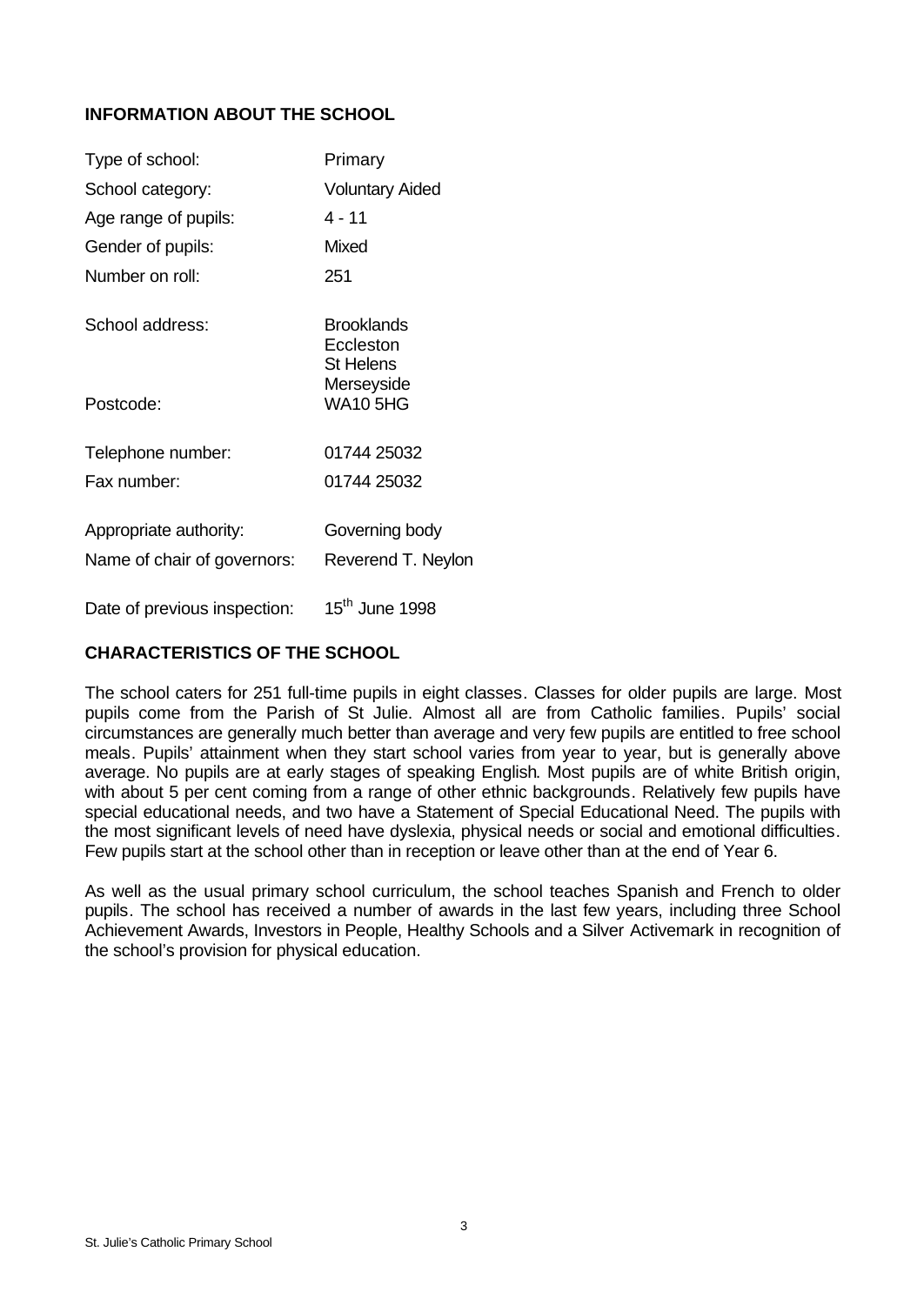# **INFORMATION ABOUT THE INSPECTION TEAM**

| Members of the inspection team |                        |                | <b>Subject responsibilities</b>                                                                    |
|--------------------------------|------------------------|----------------|----------------------------------------------------------------------------------------------------|
| 21277                          | Steve Hill             | Lead inspector | English, art and design, design and<br>technology, physical education,<br>modern foreign languages |
| 9348                           | Mary Le Mage           | Lay inspector  |                                                                                                    |
| 19120                          | <b>Derek Pattinson</b> | Team inspector | Mathematics, science, geography,<br>history                                                        |
| 15015                          | Mike Wehrmeyer         | Team inspector | Foundation Stage, information and<br>communication technology,<br>citizenship, music               |

The inspection contractor was:

Altecq Education Limited 102 Bath Road Cheltenham **Gloucestershire** GL53 7JX

Any concerns or complaints about the inspection or the report should be made initially to the inspection contractor. The procedures are set out in the leaflet *'Complaining about Ofsted Inspections'*, which is available from Ofsted Publications Centre (telephone 07002 637833) or Ofsted's website (www.ofsted.gov.uk).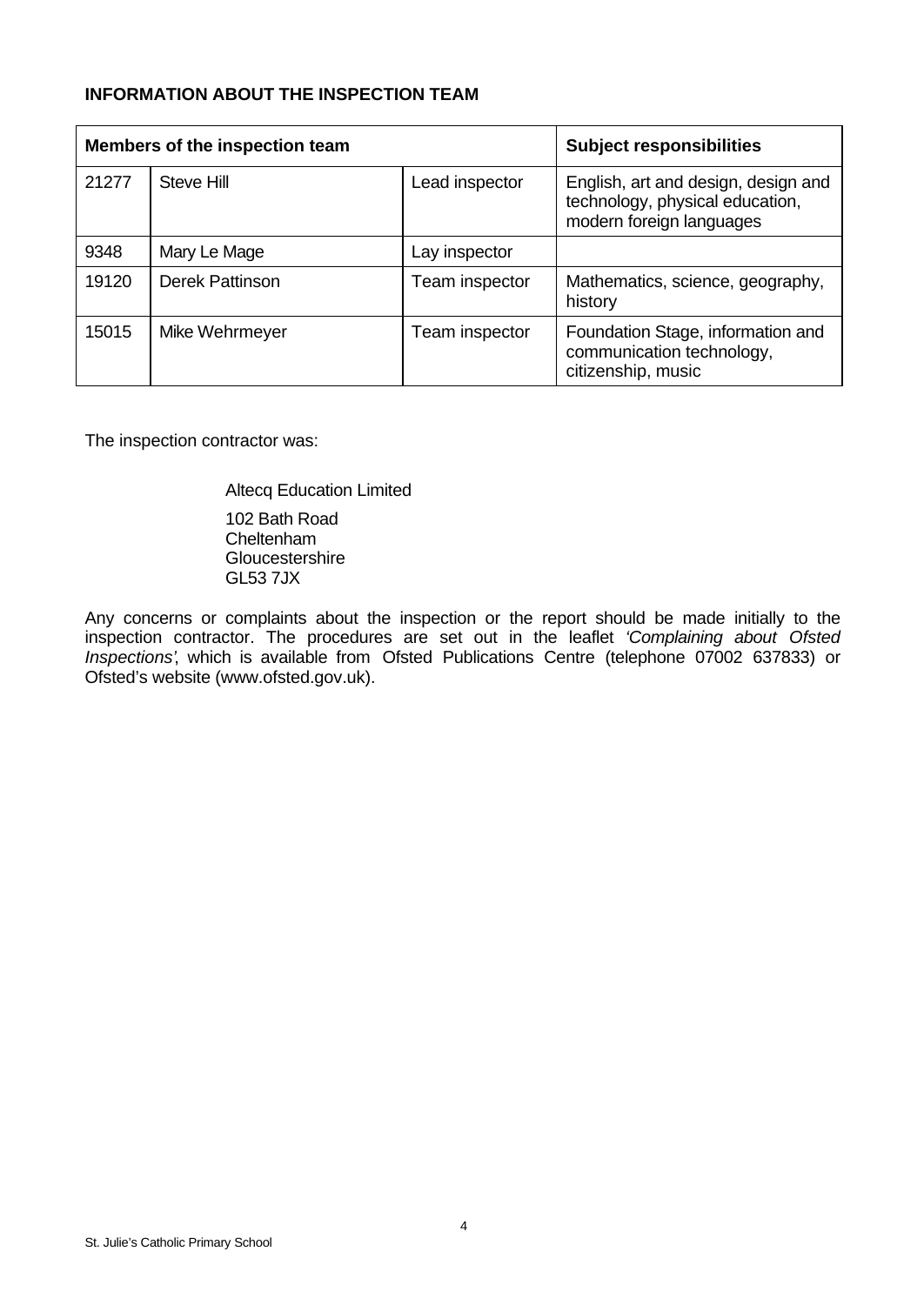# **REPORT CONTENTS**

|                                                                                                                                    | Page |
|------------------------------------------------------------------------------------------------------------------------------------|------|
| <b>PART A: SUMMARY OF THE REPORT</b>                                                                                               | 6    |
| <b>PART B: COMMENTARY ON THE MAIN INSPECTION FINDINGS</b>                                                                          |      |
| <b>STANDARDS ACHIEVED BY PUPILS</b>                                                                                                | 8    |
| Standards achieved in areas of learning, subjects and courses                                                                      |      |
| Pupils' attitudes, values and other personal qualities                                                                             |      |
| <b>QUALITY OF EDUCATION PROVIDED BY THE SCHOOL</b>                                                                                 | 11   |
| Teaching and learning<br>The curriculum<br>Care, guidance and support<br>Partnership with parents, other schools and the community |      |
| <b>LEADERSHIP AND MANAGEMENT</b>                                                                                                   | 16   |
| PART C: THE QUALITY OF EDUCATION IN AREAS OF LEARNING,<br><b>SUBJECTS AND COURSES</b>                                              | 18   |
| AREAS OF LEARNING IN THE FOUNDATION STAGE                                                                                          |      |
| <b>SUBJECTS IN KEY STAGES 1 AND 2</b>                                                                                              |      |
| <b>PART D: SUMMARY OF THE MAIN INSPECTION JUDGEMENTS</b>                                                                           | 30   |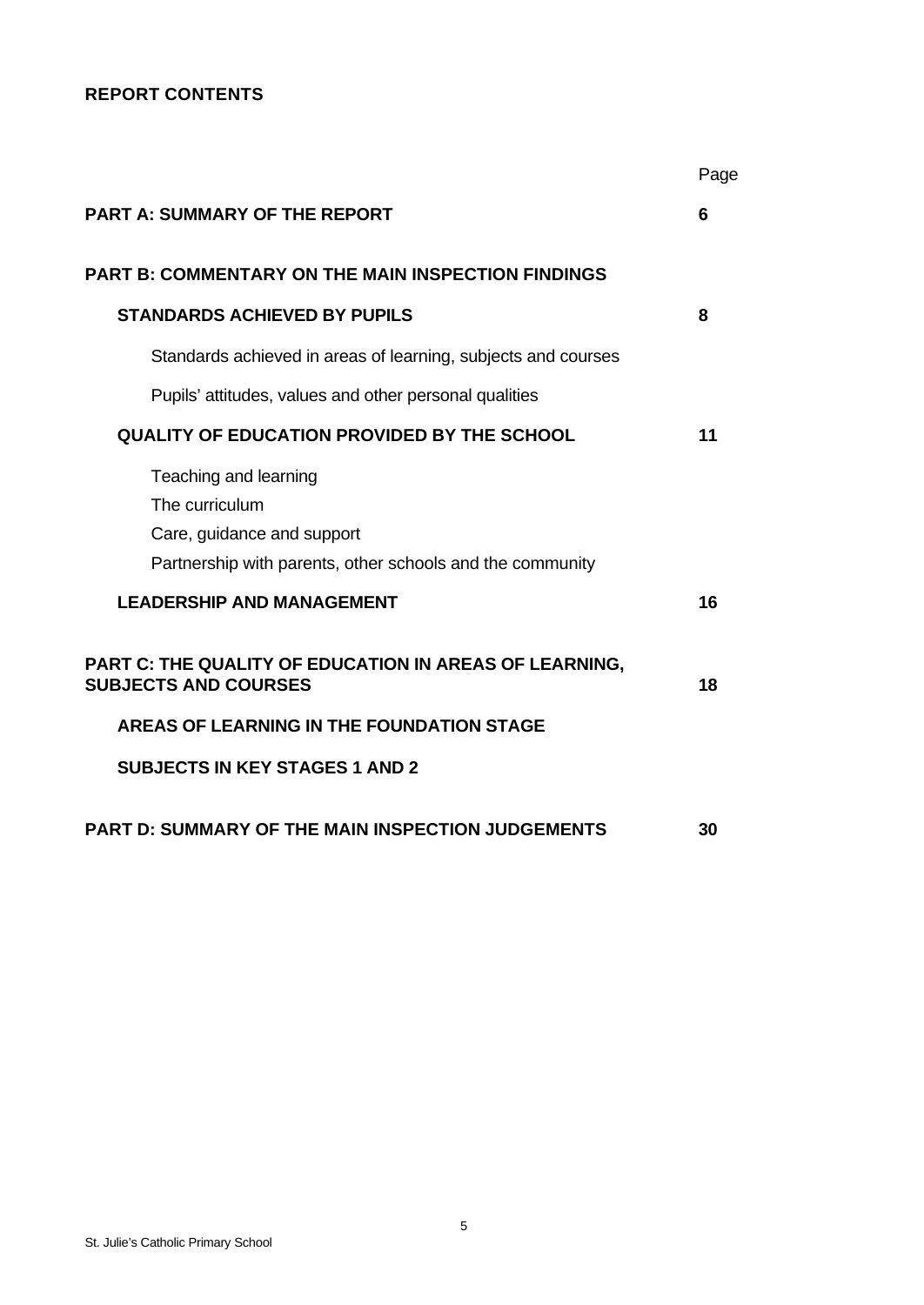# **PART A: SUMMARY OF THE REPORT**

# **OVERALL EVALUATION**

This is a **very good** school that provides an impressive all-round education in a happy, thriving Catholic community. Relationships are excellent. Standards are high because of very good teaching. Pupils have very positive attitudes and really enjoy the exciting and broad curriculum provided. Very good leadership and good management ensure that the school gives **very good value for money**.

The school's main strengths and weaknesses are:

- Teaching is very good and results in high standards.
- The curriculum is very good and arrangements for its enrichment are excellent.
- Pupils behave very well, enjoy learning and form excellent relationships with each other and with adults.
- The headteacher, governors and key staff provide very good leadership to a committed team.
- Management is good, but there is need for more consistency and precision in arrangements for co-ordinators to check up on standards and teaching in their subjects.
- Pupils are cared for very well and staff work hard to provide for pupils' needs.
- Assessment procedures are good but the setting and use of targets for individual pupils needs to be improved.

Improvement since the last inspection has been **good**. High standards have been maintained and teaching has improved. The key issues have been dealt with well. Standards and provision in information and communication technology (ICT) have risen considerably. Pupils have much better opportunities to show initiative. Reports to parents are much better. Provision to learn about a wide range of cultures is much improved.

## **STANDARDS ACHIEVED**

**Achievement is very good**. Children in the Foundation Stage achieve well and nearly all meet the early learning goals (the goals children are expected to reach by the end of reception) by the time they get to Year 1. Some will exceed these levels. Results of national assessments at the ages of seven and eleven have been consistently well above average for several years. In many instances they are in the top 5 per cent nationally. In comparison with similar schools, overall results have also been well above average for three years.

| <b>Results in National</b><br>Curriculum tests at the end |      | similar schools |      |      |
|-----------------------------------------------------------|------|-----------------|------|------|
| of Year 6, compared with:                                 | 2001 | 2002            | 2003 | 2003 |
| English                                                   | A*   |                 | A    |      |
| <b>Mathematics</b>                                        | A*   |                 | A*   |      |
| Science                                                   |      |                 | A*   |      |

*Key: A - well above average; B - above average; C - average; D - below average; E - well below average A\* means the results were in the top 5 per cent nationally*

*Similar schools are those whose pupils attained similarly at the end of Year 2*

Inspection evidence supports this positive picture. Pupils achieve well in Years 1 and 2 and very well in Years 3 to 6. Current standards at ages seven and eleven are good in ICT and very good in English, mathematics and science. Standards throughout the school are particularly high in reading and in speaking and listening. Examples of work that were seen in other subjects were almost all good or very good. The achievement of pupils with special educational needs is very good throughout the school because of the very good provision to help them.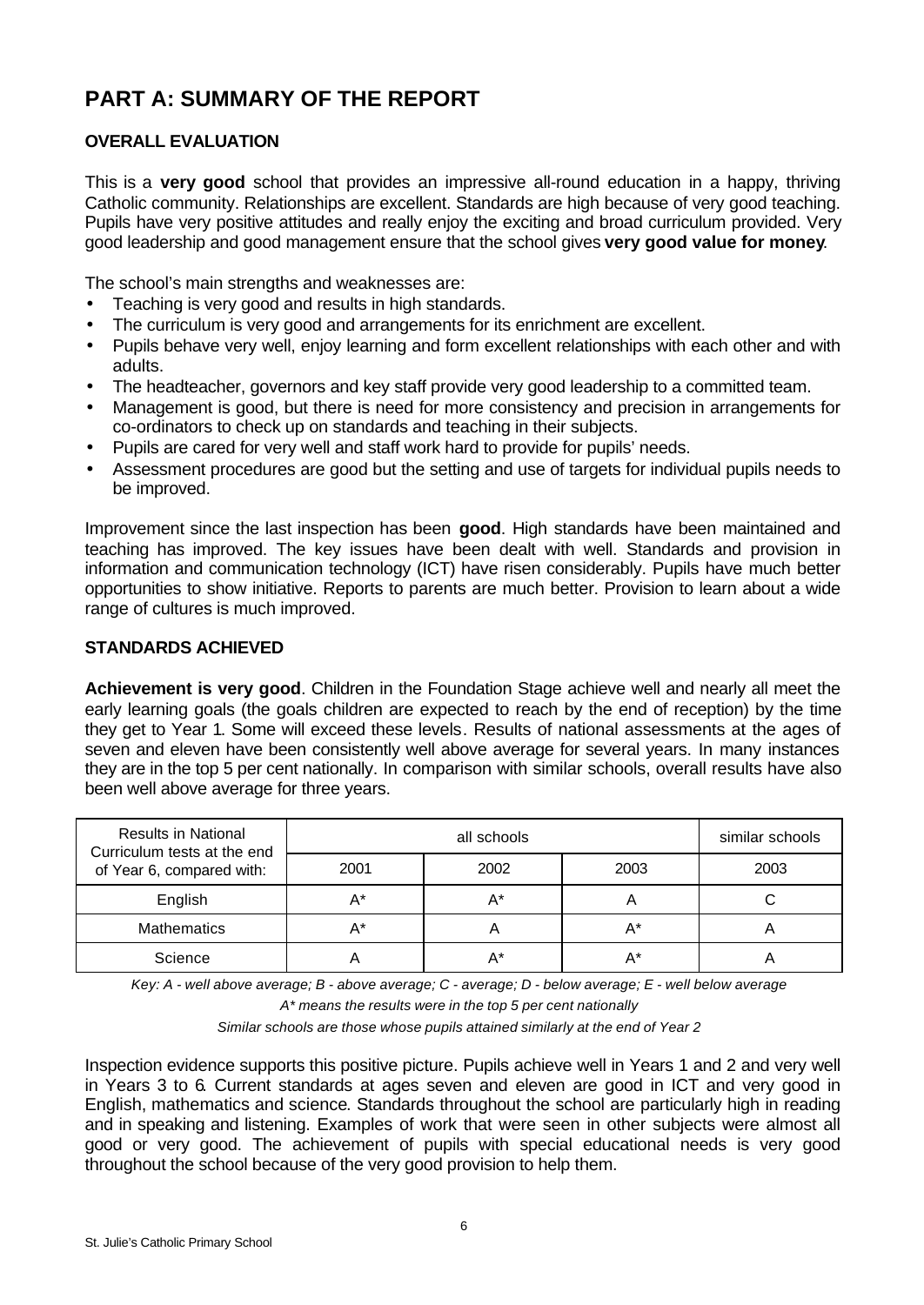**Pupils' personal qualities, including their spiritual, moral, social and cultural development, are very good**. Attendance is very good because pupils enjoy school so much. Behaviour is very good and pupils have very positive attitudes to their work. The school's very positive ethos fulfils its mission statement very effectively. As a result, relationships are excellent and pupils have high levels of self-esteem. Pupils' have very good collaborative skills, are very independent and often show high levels of initiative.

# **QUALITY OF EDUCATION**

**The quality of education is very good**. Teaching and learning are **very good**. The consistency of teaching is a major factor in the school's success and in pupils' achievement. Examples of very good teaching were seen from every teacher during the inspection. Teachers make lessons interesting and exciting, and generate enthusiasm from their pupils. Expectations are high of work and behaviour, and pupils are keen to fulfil them because they like and respect their teachers. Assessment procedures are good and teachers make good use of data in planning work for their classes. However, there is a need for clearer targets for individual pupils to help teachers plan work more precisely and to give pupils a clear view of how they can improve. The very good curriculum is supported by excellent arrangements for enrichment and teachers make very good use of crosscurricular links between different subjects to make learning more meaningful to pupils. Support staff make a great contribution to helping pupils to learn, particularly those with special educational needs. The school's partnership with parents is very good.

## **LEADERSHIP AND MANAGEMENT**

**The quality of leadership and management is very good**. Leadership is very good and leaders provide very good role models to colleagues and to pupils. The excellent clarity of vision and high aspirations of the headteacher underpin the work of a very good team who are dedicated to providing the best possible education to the pupils. Governance is very good and governors take a very significant part in determining the school's direction. All statutory requirements are met. Management is good. It has many strengths, including very good financial planning and excellent arrangements for performance management. However, the systems for subject co-ordinators to check on standards and teaching throughout the school are not detailed or consistent enough.

## **PARENTS' AND PUPILS' VIEWS OF THE SCHOOL**

Pupils thoroughly enjoy school and take a pride in their achievements. They appreciate the wide range of exciting things they get to do and the help and support they get from their teachers. Parents have very positive views of the school. They particularly appreciate the quality of teaching, the school's contribution to their children's academic and personal development and the school's leadership and management. They feel very comfortable about approaching the school with any concerns and are confident any worries will be addressed well.

## **IMPROVEMENTS NEEDED**

The most important things the school should do to improve are:

- give co-ordinators more systematic opportunities to check up on standards and teaching in the different classes, so they can refine the support they provide to colleagues;
- set clear targets for individual pupils which can be used by teachers to set work at exactly the right level and will give pupils a clear understanding of what they need to do to improve.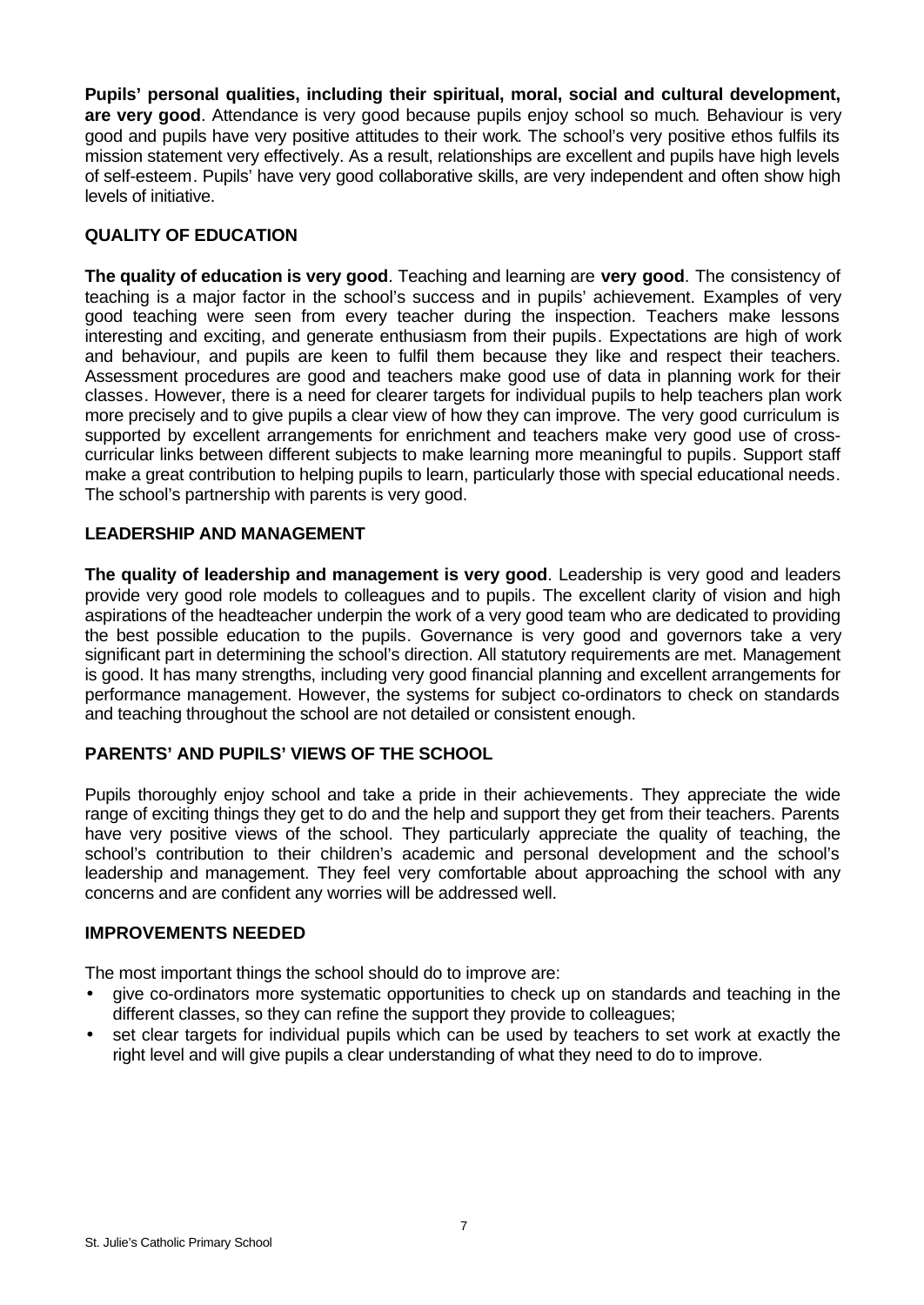# **PART B: COMMENTARY ON THE INSPECTION FINDINGS**

# **STANDARDS ACHIEVED BY PUPILS**

## **Standards achieved in areas of learning, subjects and courses**

Pupils achieve very well and standards are high. Achievement is good in the Foundation Stage and Years 1 and 2. Achievement is very good in Years 3 to 6.

## **Main strengths and weaknesses**

- Consistently high scores in national assessments result from high standards in English, mathematics and science.
- Standards have improved in ICT and are now good throughout the school.
- High standards of reading, speaking and listening strongly support pupils' learning across the curriculum.
- Pupils have an exceptionally good understanding of poetry.
- Pupils with special educational needs make very good progress.
- Pupils achieve good standards across the whole curriculum.

## **Commentary**

- 1. When children start at the school their attainment covers a wide range but is generally better than average, although this varies from year to year. They achieve well and almost all attain the early learning goals in all areas before the end of the reception year. They achieve very well in their personal, social and emotional development.
- 2. As can be seen in the tables below, pupils consistently attain high standards in national assessments in Years 2 and 6. Inspection evidence confirms this picture, with pupils attaining high standards in English, mathematics and science by the end of Years 2 and 6. Standards are particularly high throughout the school in reading, speaking and listening.

| Standards in: | School results | National results |
|---------------|----------------|------------------|
| reading       | 19.1 (18.8)    | 15.7 (15.8)      |
| writing       | 17.2 (17.3)    | 14.6 (14.4)      |
| mathematics   | 18.5 (18.9)    | 16.3 (16.5)      |

#### *Standards in national tests at the end of Year 2 – average point scores in 2003*

*There were 36 pupils in the year group. Figures in brackets are for the previous year*

#### *Standards in national tests at the end of Year 6 – average point scores in 2003*

| Standards in: | School results | National results |
|---------------|----------------|------------------|
| English       | 29.9 (30.8)    | 26.8 (27.0)      |
| mathematics   | 31.1(29.9)     | 26.8 (26.7)      |
| science       | 32.0(31.3)     | 28.6 (28.3)      |

*There were 35 pupils in the year group. Figures in brackets are for the previous year*

3. Pupils are enthusiastic and competent readers. They use their skills to undertake research effectively using both books and ICT sources. They use information books competently and find information quickly. This strongly supports their learning in a range of subjects. By the end of the school they are very competent writers and show particular skills in writing poetry. Pupils in Year 6 draw on their understanding of a range of forms and conventions to write their own poetry of high quality.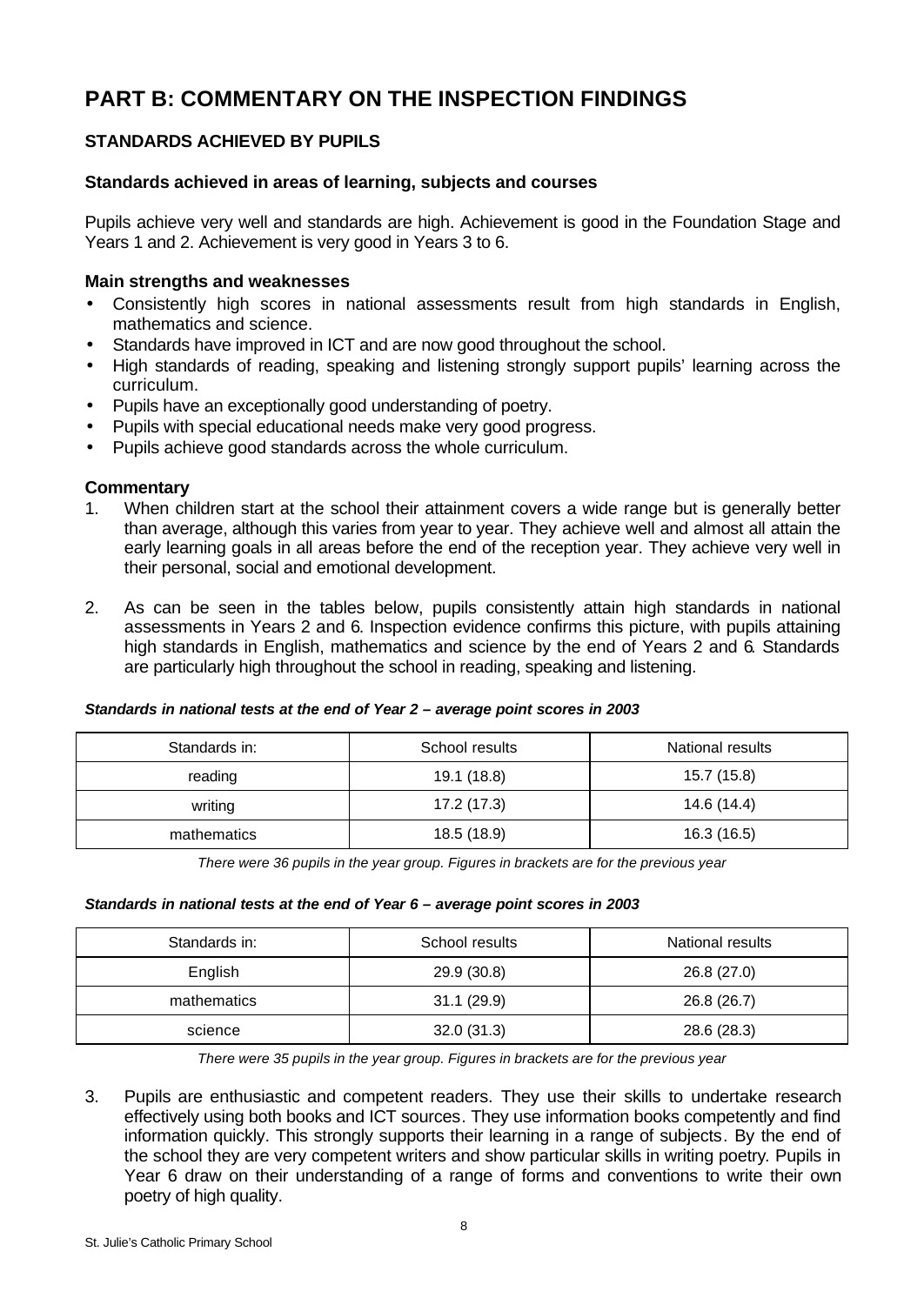- 4. High standards in speaking and listening also support pupils' learning well. They listen carefully and respectfully to each other and to adults. In discussion they contribute ideas confidently and express their views clearly. They use these skills very effectively when working collaboratively, in mathematics lessons for example, and this also helps develop their social skills. They participate very effectively in role-play exercises, which greatly helps their understanding of people's feelings and motives, for example when studying the Blitz in history lessons.
- 5. Standards are also consistently good in ICT. This is a major improvement since the last inspection, brought about by improved equipment, good teaching and very good leadership. Pupils are now very confident users of computers and other equipment and use their skills effectively to support their learning in other areas.
- 6. Pupils who have special educational needs make very good progress and at times achieve better than their peers because of the very good level of additional support they receive. By the time they leave, their attainment is much better than would be expected in the light of how they were doing when they started, although it still lags behind the high standards attained by other pupils in the school.
- 7. The high standards in the 'core' subjects of English, mathematics and science have not been achieved at the expense of other subjects. During the inspection, the standards observed in most lessons were better than those usually found. History and geography work in pupils' books was of a high standard. Standards observed in music lessons were good and were very good by the oldest class. The standards attained by pupils who are starting to learn French and Spanish are good, considering how short a time they have been learning the languages. Examples of standards above those usually found were also seen in lessons in art and design, in design and technology and in physical education.

## **Pupils' attitudes, values and other personal qualities**

Pupils show **very good** attitudes to their work. Their behaviour is **very good** and is underpinned by **excellent** relationships among pupils and with adults. Pupils' personal qualities, including their spiritual, moral, social and cultural development, are **very good**. Pupils' attendance and punctuality are **very good**.

#### **Main strength and weaknesses**

- Pupils' attitudes towards school and work in lessons are very good.
- Pupils are very well behaved and relationships at all levels are excellent.
- The school's measures to promote positive attitudes, behaviour and attendance are very successful.
- Pupils' personal qualities are well developed; their spiritual, moral, social and cultural development is very good.

#### **Commentary**

8. Pupils are proud of their school and enjoy attending. School plays an important part in pupils' lives. They appreciate the range of clubs which the school provides, as well as the encouragement provided by class teachers and the challenging work in lessons. They enjoy their lessons and the very positive atmosphere during playtimes and lunchtime. In lessons, pupils' attitudes towards their work are very good because of the high quality of the learning experiences provided by teachers. As a result, pupils listen very well and show high levels of interest, concentration and determination to do well. Pupils respond particularly well when expectations are high and lesson tasks are demanding, as they were in almost all lessons seen during the inspection. Their enthusiasm for practical activities is clearly evident in science lessons. They are marginally less enthusiastic when completing worksheets.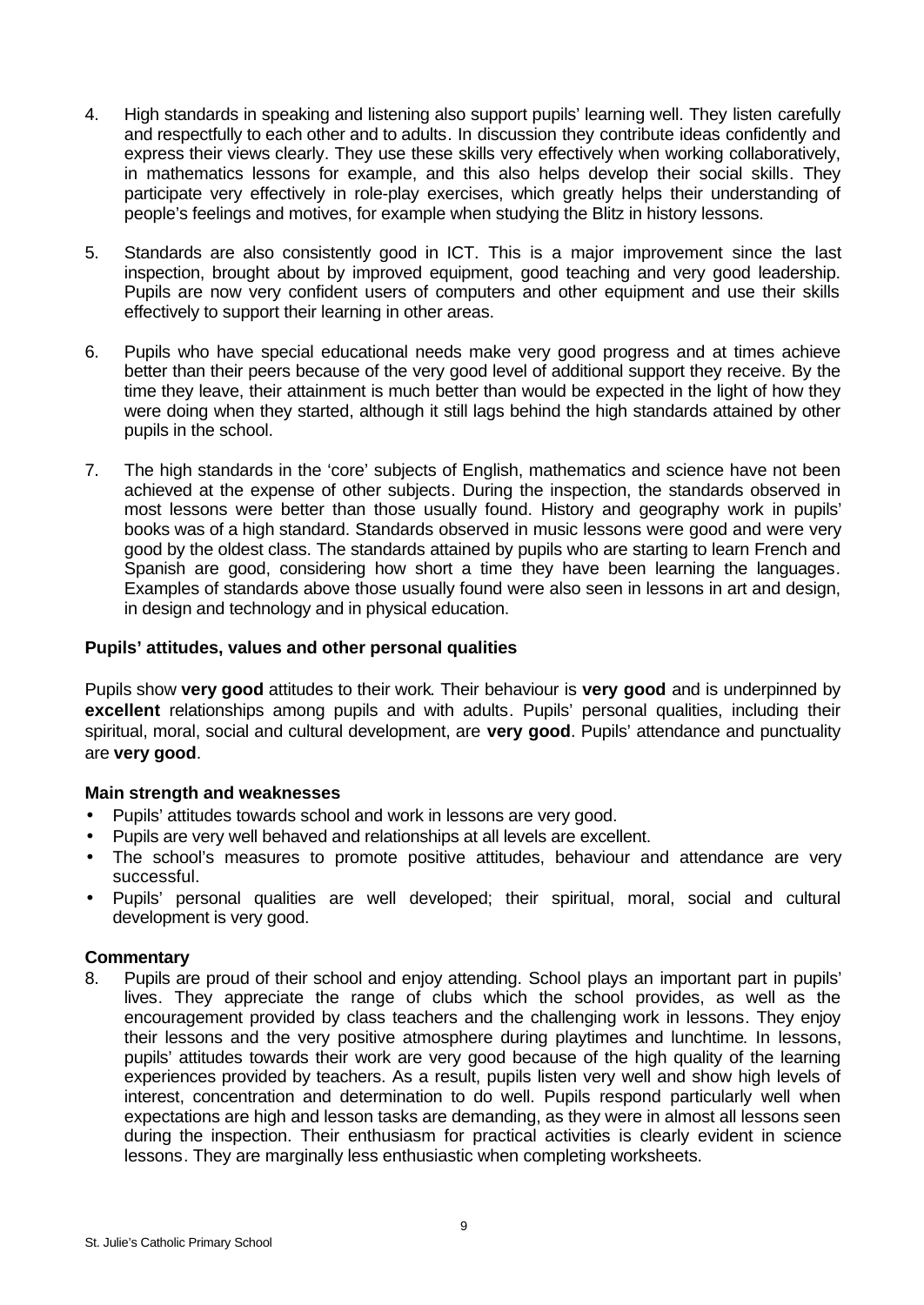- 9. Behaviour in lessons, and during lunchtimes and playtimes, is very good. Staff set high expectations of pupils' behaviour and pupils are very keen not to let down their teachers or themselves. The consistently very good and reliable behaviour of almost all pupils is a key element in the positive atmosphere for learning and social development that prevails. Pupils behave well in the dining hall. Bullying is rare and pupils know that, on the rare occasions such incidents occur, they are thoroughly and fairly investigated. The school very effectively places a strong emphasis on promoting caring virtues, such as through assemblies, and regularly recognises good behaviour and attitudes. There have been no exclusions since the last inspection.
- 10. Pupils with special educational needs have very positive attitudes to their learning. Most show good levels of concentration. They maintain a very positive self-image as they are enabled to achieve success in their work. Their behaviour is mostly as good as their peers. Support teachers and assistants encourage the pupils to concentrate well and to tackle challenging tasks with determination.
- 11. The provision for pupils' spiritual, moral, social and cultural development is very good and is at the heart of the school's work. It has a very positive effect on pupils' attitudes and behaviour and on the high quality relationships established in school. Assemblies, such as that seen for pupils in Years 3 to 6 during the inspection, contribute strongly to pupils' spiritual development. Most are well planned to include a particular focus for learning, reinforce very good attitudes and have a strong moral focus, with time for prayer and reflection to reinforce the central theme. Playground 'buddies' from Year 6 support younger pupils at lunchtime and playtimes if needed and are successful in helping to eliminate anti-social behaviour and reinforcing the very caring atmosphere that permeates the school. A school council is established to give pupils greater ownership in their school, but is still at an early stage of development.
- 12. From an early age, pupils are encouraged to be independent, to share and to listen to one another. Lessons higher up the school provide many good opportunities for pupils to co-operate and collaborate in groups and to learn how their behaviour impacts on others. Tasks teachers set give pupils good opportunities to develop initiative, which was a relative weakness at the time of the last inspection. The very good provision for pupils' cultural development helps them to gain an understanding of their own cultural heritage. For example, Year 6 pupils in history listened to music, sang songs, studied literature and ate food, such as Lancashire Hot Pot, which were popular during the Second World War. A recent very successful multi-cultural week combined with good quality displays provides evidence of the high profile given to developing pupils' awareness of other cultures and faiths.
- 13. Personal development is promoted effectively throughout the personal, social, health and citizenship education curriculum (PHSCE) and reinforced in assemblies. Effective use is made of 'Circle Time' when pupils have good opportunities to share their thoughts and ideas about different issues. These lessons help pupils to develop and share their own opinions and views and promote speaking and listening. Pupils support a range of local and national charities and this helps them develop empathy with others. Parents are very happy that the school is helping their children to develop in a mature and responsible manner.
- 14. Very harmonious relationships among pupils, irrespective of background or gender, are a very positive feature and a clear strength of the school. Teachers value pupils' work and effectively praise effort and achievement and this significantly assists their learning.
- 15. Underpinning the very good levels of attendance is the relationship between the school and parents, who are fully aware of the need for very good attendance and try their utmost to support the school with this. The school provides a supportive, happy environment combined with interesting things for pupils to do. This is fundamental to the success of the school and results in pupils wanting to attend.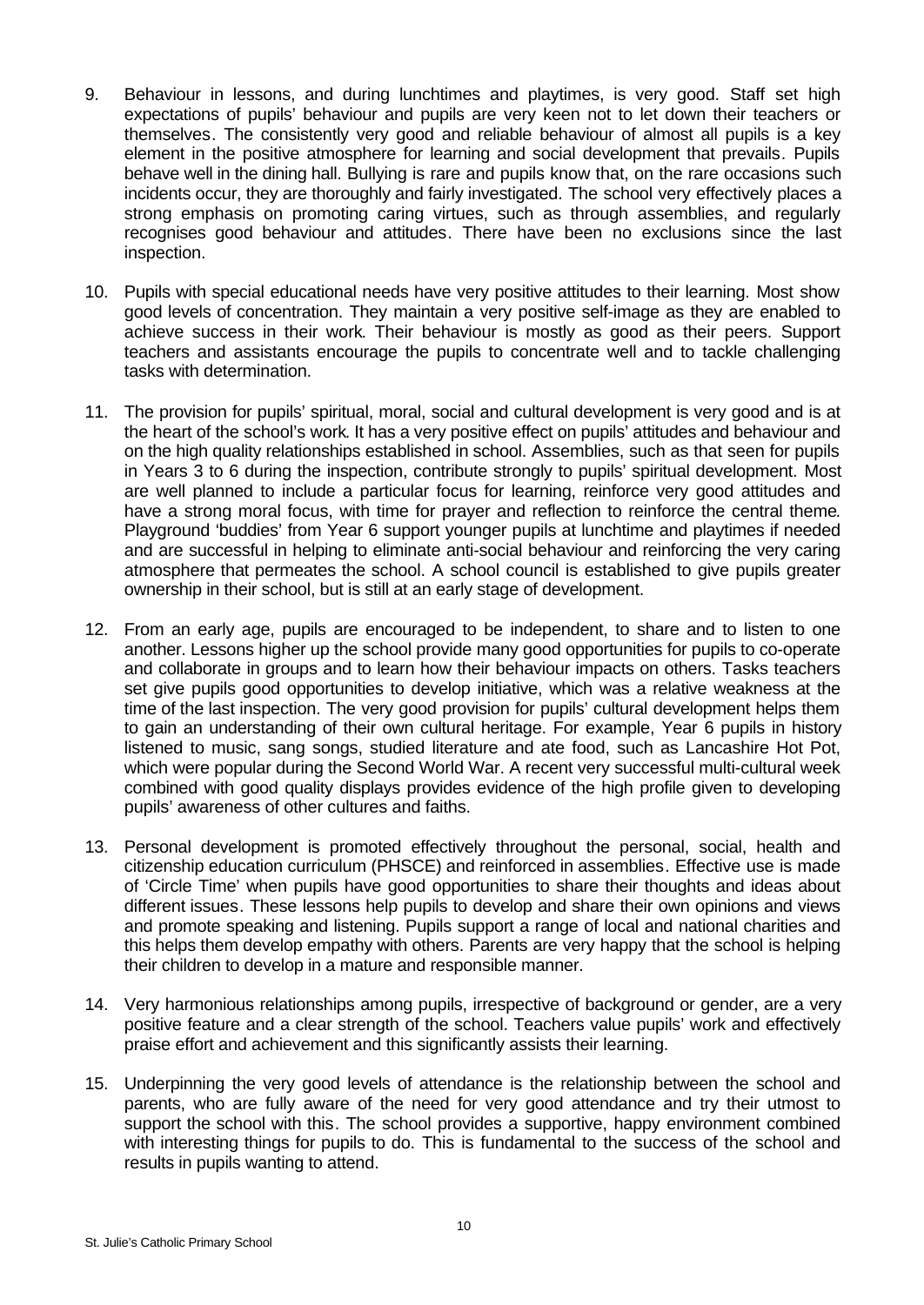#### **Attendance in the latest complete reporting year (%)**

| Authorised absence  |     |  | Unauthorised absence |     |
|---------------------|-----|--|----------------------|-----|
| School data:<br>? ລ |     |  | School data:         |     |
| National data:      | 5.4 |  | National data:       | 0.4 |

| Unauthorised absence |     |  |  |
|----------------------|-----|--|--|
| School data:<br>ი ი  |     |  |  |
| National data:       | በ 4 |  |  |

The table gives the percentage of half days (sessions) missed through absence for the latest complete reporting year

## **QUALITY OF EDUCATION PROVIDED BY THE SCHOOL**

The quality of education is **very good**. Very good teaching ensures that the very good curriculum is implemented extremely effectively. The enrichment of the curriculum is excellent. Provision to care for pupils and links with parents, the community and other schools are very good.

#### **Teaching and learning**

Teaching and learning are **very good**. The quality is consistent throughout the school and, during the inspection, examples of very good teaching were observed from every teacher. Assessment is good.

#### **Main strengths and weaknesses**

- Teachers prepare interesting and exciting lessons, which lead to enthusiasm and hard work from pupils.
- Pupils' very good behaviour and effort are a result of the excellent relationships with staff.
- Teachers' planning is very good and makes highly effective links between different subjects.
- High quality teaching of speaking and listening contributes to very good learning across the curriculum.
- Support staff make very effective contributions to pupils' learning.
- Assessment is used well to plan work matched to pupils' needs, but this is not shared enough with pupils to give them a good understanding of their own learning.

## **Commentary**

#### *Summary of teaching observed during the inspection in 45 lessons*

| Excellent | Verv good | Good     | Satisfactory | Unsatisfactory | Poor | Very poor |
|-----------|-----------|----------|--------------|----------------|------|-----------|
| 2 (4%)    | 24 (53%)  | 17 (38%) | 2(4%)        |                |      |           |

*The table gives the number of lessons observed in each of the seven categories used to make judgements about lessons; figures in brackets show percentages where 30 or more lessons are seen.*

16. Teachers are very good at planning lessons which are interesting and which rise above the mundane. Good use of cross-curricular themes helps this. Teachers make very good use of a wide range of resources, practical activities and opportunities to use ICT to gain pupils' interest and to help them understand. For example, a well chosen program in a Spanish lesson enabled pupils to hear vocabulary spoken by a native speaker and gave them a chance to participate using the interactive whiteboard. The lessons in history are brought to life through role-play and through such extras as making food based on 'rationing' recipes. Geography is enhanced through lessons on orienteering in physical education, when using compasses brings the whole idea of compass bearings to life for pupils. In science, pupils get the change to grow plants and to collect and study small animals.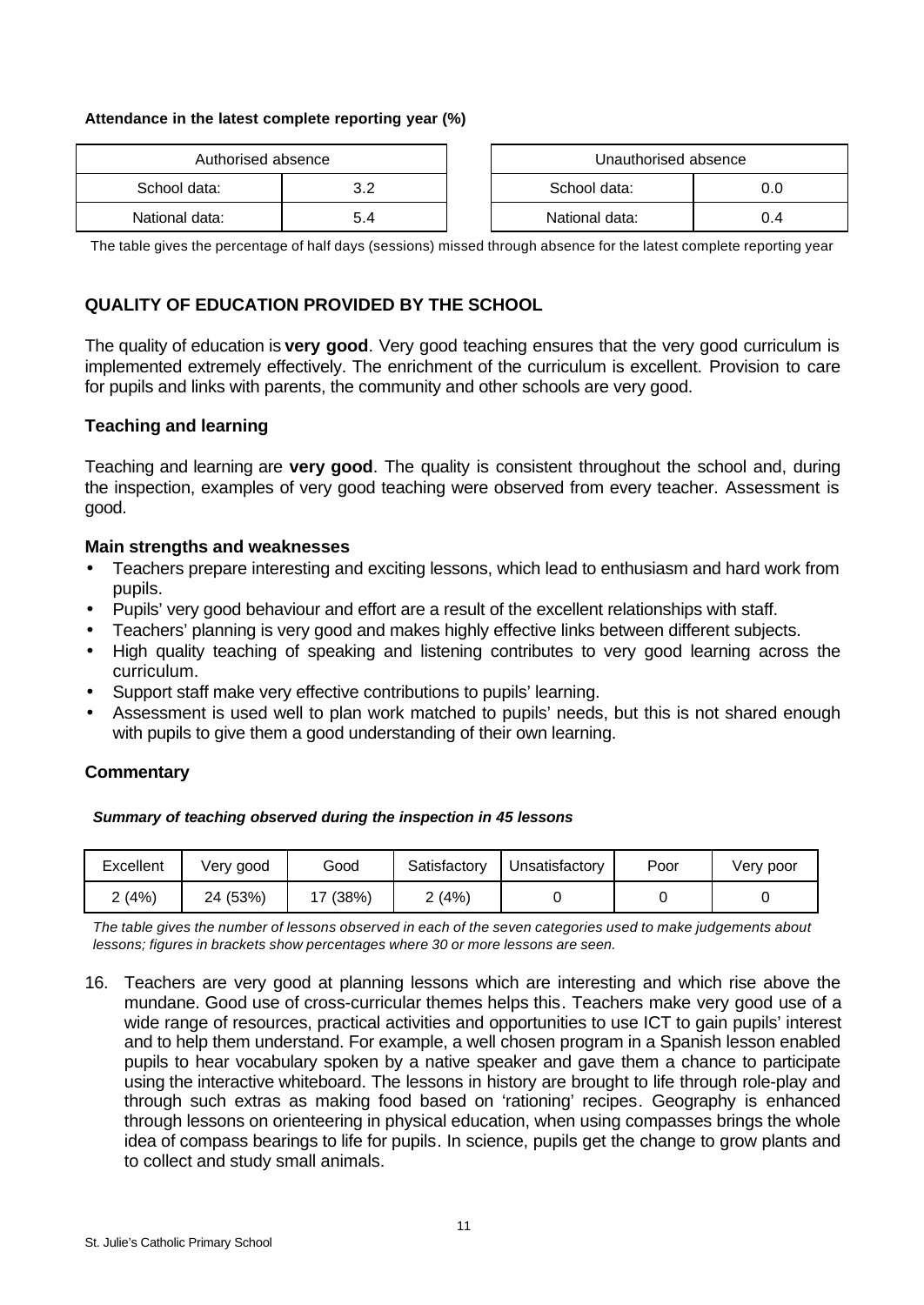- 17. Lessons are planned very effectively. Teachers are clear about what they intend pupils to learn and share this with pupils so they know what they are doing. They plan the many links between subjects very carefully so that they are meaningful and what pupils learn in one subject contributes to their understanding in other areas. For example, when pupils in Year 2 were taught about using information books, the book chosen was about insects. This very good lesson helped consolidate their science work on 'mini-beasts', as well as developing their literacy skills.
- 18. The very good behaviour and hard work of pupils in lessons contributes very well to their learning. Throughout the school, teachers establish clear expectations and routines that pupils all understand and follow. However, the major factor in pupils' high standards of behaviour is the positive relationship they have with staff. Staff treat them with respect, affection and good humour. As a result, pupils are keen to please their teachers and gain their approval through their work and behaviour. Pupils know that their opinions and contributions are valued and, as a result, they are keen to answer questions and offer suggestions. They use their initiative when needed because teachers make it clear that this is expected and valued.
- 19. Speaking and listening are taught very well. In a variety of subjects, teachers use good strategies to develop pupils' understanding. Often pupils are asked to share ideas with partners before contributing to the class discussion. This involves everyone and helps all pupils to clarify their ideas, as well as promoting positive relationships and good social skills. Drama and roleplay are used effectively to help pupils to gain insight into different subjects. The effectiveness of this consistent good practice was exemplified when pupils in Year 6 gave an extraordinarily high quality presentation to the rest of their class. They improvised in the role of different family members during an air raid in the Blitz. Not only were they able to converse with each other in role very effectively, but also they were able to stop and explain to questioners from their classmates, still in role, what their feelings and thoughts were at different junctures.
- 20. In lessons throughout the curriculum the contribution of support staff to pupils' learning is very good, particularly when they give help to pupils who have special educational needs. The teaching of pupils who have special educational needs is very good. Teachers set appropriate tasks well matched to the pupils' abilities, but nonetheless very challenging. Close teamwork between class teachers and support assistants enables them to help pupils quietly and effectively, using the pupils' individual education plans well. Staff use assessment well to monitor the pupils' progress towards achieving their targets. The teachers identify children who are a cause for concern as early as the reception class to ensure that support is given when it matters most. When pupils go to the special teaching room they receive a fast paced programme of key basic skills. The two support teachers set high standards and the tasks given are nearly always against the clock. The pupils love this challenge and really try their best.
- 21. The school has well-developed assessment systems and teachers use data well to plan work for pupils which is both manageable and challenging. In lessons, they monitor pupils' progress carefully and intervene if they see that pupils are struggling, so no time is wasted through misunderstanding. They also question pupils carefully so that they know how well they understand the work and can challenge them to improve and refine their understanding. However, teachers generally do not set clear and specific targets for children and share these with them so that they know what they need to do to improve. As a result, pupils' knowledge of their own learning, while satisfactory, is not as good as it could be.

## **The curriculum**

The breadth of curricular opportunities is **very good**. Opportunities for enrichment are **excellent.** Accommodation and resources are **very good.**

## **Main strengths and weaknesses**

The enrichment of the curriculum is excellent.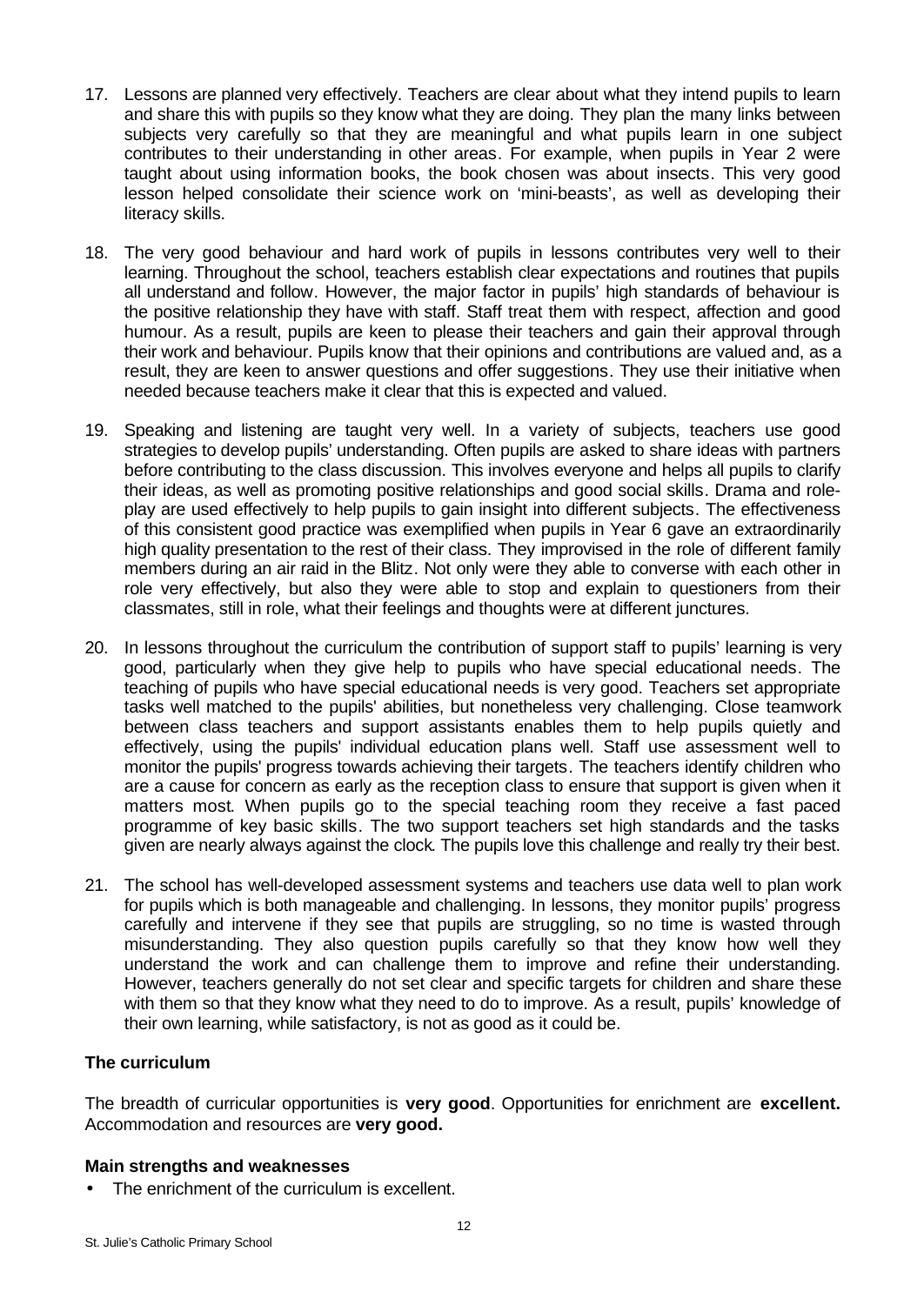- The curriculum for the Foundation Stage is very good.
- The strong emphasis on basic skills in English and mathematics are complemented by very good links between different subjects.
- The school makes very good provision for pupils who have special educational needs, as well as those who are gifted and talented.
- The accommodation and the use of learning resources contribute very well to raising standards.
- The flexible timetabling and curriculum innovation are very valuable features.

- 22. Very good curriculum leadership has enabled the school to improve its provision since the previous inspection. All subjects now have secure planning schemes that ensure consistent progression. This has resulted in improved standards in subjects like ICT. They also ensure a very good balanced coverage for the programmes of study of all subjects. All phases of planning are at a very high level, so each stage is a very good preparation for the one that follows. Teachers give a very strong emphasis to learning the basic skills in English and mathematics. As a result, high standards have been maintained. The curriculum for the Foundation Stage is particularly well planned to lead children to rapid achievement of the early learning goals. It involves an innovative approach to children's involvement in selecting their own learning that promotes a good sense of independence and confidence.
- 23. The creation of links between subjects is a long established part of the culture of lesson planning. The links are creative and beneficial to pupils' interest and progress. For instance, Year 6 pupils studying the history of the Second World War enjoy the diversions of big band swing music and the testing of 'rationing' recipes like hotpot and carrot crunch. The staff have a wholehearted commitment to raising standards through the curriculum. Consequently, in annual reviews they identify aspects they see needing improvement.
- 24. As well as a very good overall balance to the broad curriculum, the school provides very good depth through an excellent programme of enrichment linked to educational visits and visitors. These bring the curriculum to life, to heighten the impact and make it relevant to pupils' interests. The school encourages as many pupils as possible to participate in the very good programme of sports and the arts. These widen pupils' experience further and help to identify gifted and talented pupils. Provision for these pupils is at an early stage, but the recent appointment of a co-ordinator and the establishment of a register and networking of contacts indicate that the school is taking this development seriously.
- 25. Provision for pupils who have special educational needs is very good. The planning behind the provision is exemplary. The pupils' individual education plans are skilfully woven into the general lesson planning. The individual targets in the plans are usually clearly defined, focus sharply on individual needs and contribute well to pupils' progress. The co-ordinator monitors them to ensure all the plans reach the level of the best. The two support-teachers plan rigorously against the assessments they have made and keep detailed records of progress. As a result, pupils make very good progress.
- 26. Curriculum innovation is a strength of the school's overall provision. Timetable organisation is flexible to allow for specialist teaching based on teachers' expertise. This is working very effectively, for instance in music and ICT. Staffing levels are good. This enables teachers to split the larger classes and alternate certain subjects with teaching 'partners' to maximise facilities, such as the computer suite or musical instruments. The benefit to pupils is to be able to work one-to-one on computers and keyboards. This has a positive impact on the level of progress made. Other innovations that excite the pupils are the building of the 'Virtual Learning Environment', in which they can access schoolwork at home on computers and the plans for accelerated learning. The school is adept at gaining accreditation for its work, for instance in the Foundation Stage Kitemark of good practice or the development of a healthy schools ethos. The school is expanding its teaching of foreign languages with the support of a local secondary school.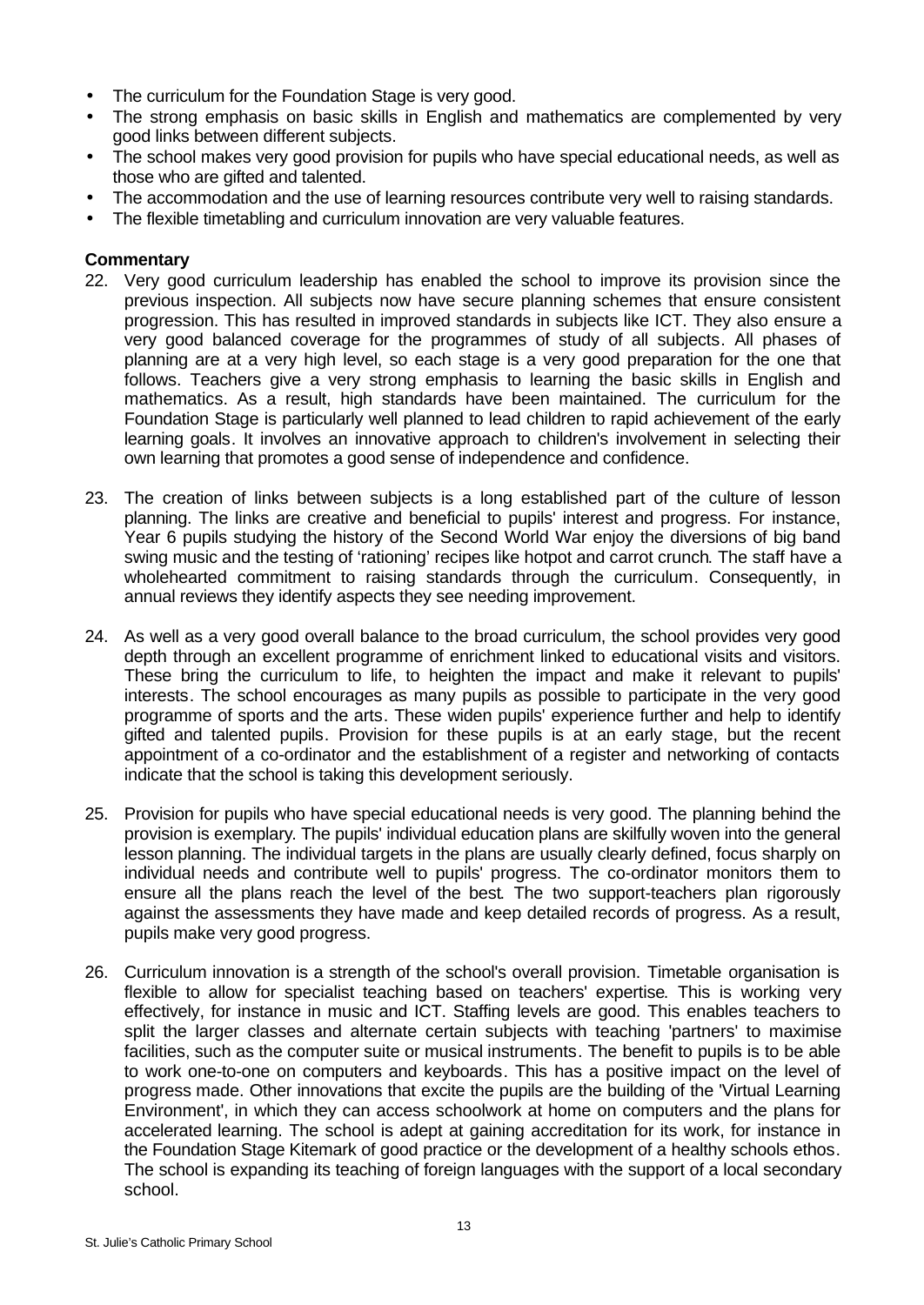27. The bright, attractive accommodation reflects the school's strong ethos of care and learning and encourages pupils to want to work hard. The teachers use the very wide range of resources particularly well to transfer their focus from teaching to learning.

## **Care, guidance and support**

The school meets a **very high** standard in the care, welfare, health and safety of its pupils. It provides **good** support, advice and guidance for its pupils, based on the monitoring of their achievements and personal development. The involvement of pupils in the work and development of the school is also **good**.

## **Main strengths and weaknesses**

- The quality of relationships between adults and pupils is excellent, adding to the pupils' selfconfidence and trust in staff.
- The school rigorously addresses all perceived areas of risk to pupils and adults at the school and ensures that all statutory checks are undertaken.
- Insufficient use is made of individual targets for pupils to enable them to be fully supported to improve their learning.
- Arrangements for pupils joining the school part way through the school year are very supportive and minimise any disruption to their learning.

- 28. All through the school there are clear indications of excellent relationships between pupils and adults. Adults are patient, kind and very supportive which means pupils feel very secure and are keen to contribute their ideas in lessons. This has a very positive effect on pupils' feelings of self-worth, their attitudes to their learning and school life in general. Pupils are unanimous in saying there is at least one adult in the school they feel they can confide in. The consistent, supportive way in which the pupils are dealt with at all times underpins the quality of these relationships and is an indication of the very high standards of care across the school.
- 29. All statutory health and safety checks are undertaken and comprehensive risk assessments exist for all relevant areas of school life. All incidents and accidents are recorded thoroughly and parents are fully informed. Effective child protection arrangements are in place and all adults working in the school are aware of them. The school works hard to promote a healthy lifestyle to its pupils, has achieved the Active Sports Mark and is working towards the Healthy Schools Award. By ensuring that the care and welfare of pupils is given a very high priority, the school maximises the benefit pupils can gain from the educational opportunities offered.
- 30. The use of individual targets for pupils is not well developed. Pupils are aware that they have targets in English, but most cannot recall what they are – they only refer to them in English lessons. This means that opportunities to work towards these targets are not fully used by pupils in other subjects, for example when writing in history. In subjects other than English, they have no individual targets to focus their efforts on improvement. However, pupils say that they do get very helpful verbal advice from their teachers who help them to see how particular pieces of work could be improved. The school has identified improvements to individual targets as an area to develop.
- 31. There are very sensitive, supportive arrangements for pupils joining the school part way through the school year, which result in their new class mates eagerly awaiting their arrival. This has obvious benefits in minimising any disruption to the learning and progress of these pupils. Arrangements for pupils starting school for the first time are equally supportive, with school and parents working very closely to ensure very young children settle quickly into a pattern of school and home life which are mutually supportive.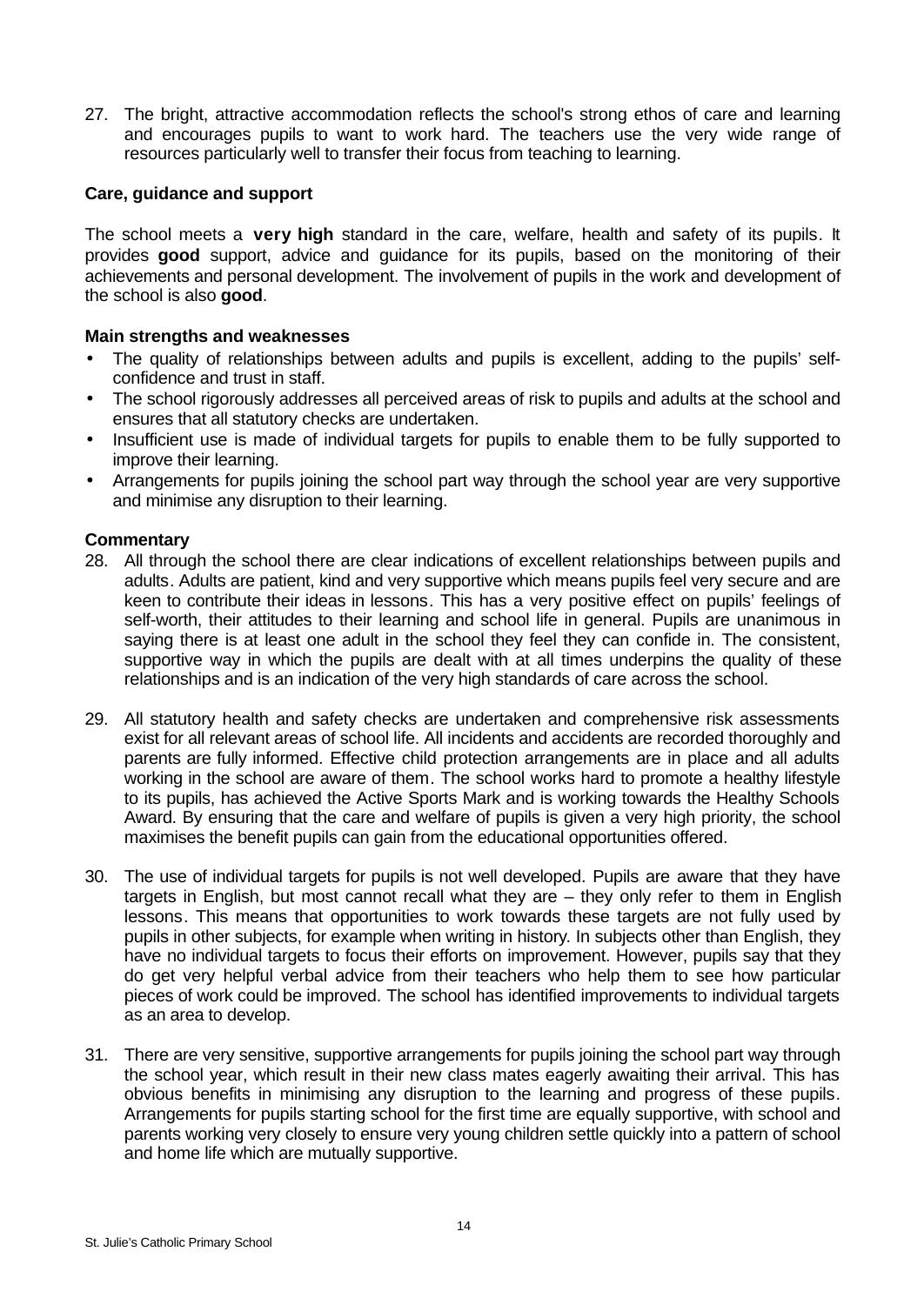32. Teachers monitor the progress of pupils who have special educational needs exceptionally well. The frequent reviews of progress are valuable occasions for staff to extend support and guidance to pupils on their work and behaviour. The school draws well on the expertise of specialist services for more detailed diagnostic testing and support. The school has very good links with the senior schools. This creates a smooth transfer to the pupils' next stage of education and enables them to settle quickly and confidently. The school's efforts are much appreciated by the pupils and this contributes well to the stable and happy feel of the school.

#### **Partnership with parents, other schools and the community**

The school has established **very good** links with parents, the community and other schools and colleges.

## **Main strengths and weaknesses**

- The information provided for parents is very good.
- The school values the views of parents and responds positively to them.
- Links with the local secondary school enhance opportunities for pupils.
- Very good links with the local community enrich the curriculum.

- 33. Parents receive a wide range of high quality information and are kept very well informed about day-to-day events at school. The school holds three Open Evenings each year, when parents can discuss and review their children's progress with their teachers. In total, the information provided for parents is very good, keeping them fully informed about all aspects of school life and the progress of their children. The annual reports they receive about their children are very good. They describe, in detail, what their children have achieved. The reports also list targets for pupils to achieve, especially in English and mathematics, but these are frequently too general to be of any real value to the child or their parent. The parents of children who have special educational needs are fully involved in the procedures at each stage. The school works hard to allay their anxieties during the early stages. Staff keep them well informed about their children's progress. Parents are delighted with this aspect of the school's work.
- 34. Parents are very supportive of the school. They find it very open and approachable and feel valued. These views are endorsed by the inspection. Parents are consulted over policy developments in the school, frequently being involved in working parties, and are consulted over issues affecting their children, such as the implications of class sizes and school uniform. The school is also very responsive to parents who express concerns over their children and works with parents to resolve them. There is a very active Parents and Friends Association which contributes a lot to the social life of the school and raises significant funds for the school each year.
- 35. The school has very good links with the local Catholic secondary school. There are very good transition arrangements for Year 6 pupils. These pupils are used to visiting the secondary school to attend productions or by being involved in after-school art activities. They are taught French by a teacher from the secondary school and the recent multi-cultural week at St Julie's was enhanced by staff of the secondary school working on a dance project with the pupils. All these initiatives work towards making transition to the secondary school a less daunting prospect. Teachers from both schools liaise well on curriculum matters, especially in numeracy and literacy.
- 36. The local environment and people within it enrich the curriculum, especially in geography and history. Links with the parish community enhance wider aspects of school life, especially when school and parish come together as a single community. This enriches the spiritual, social and educational life of the school. The community benefits from access to the school facilities, especially the use of the ICT suite. One local business makes a significant contribution to the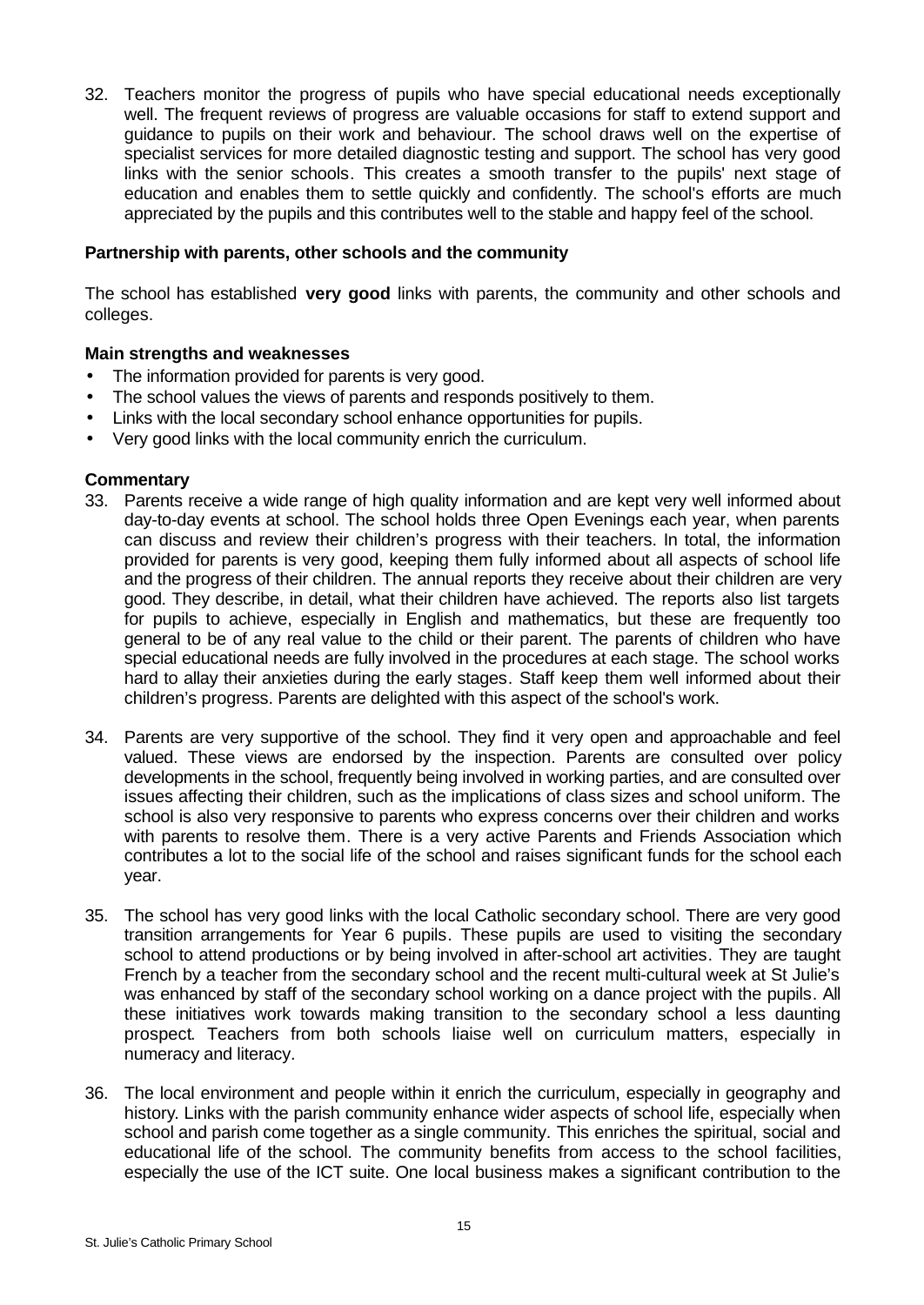development of reading in the school as several adults come into school on a regular basis to help pupils with their reading.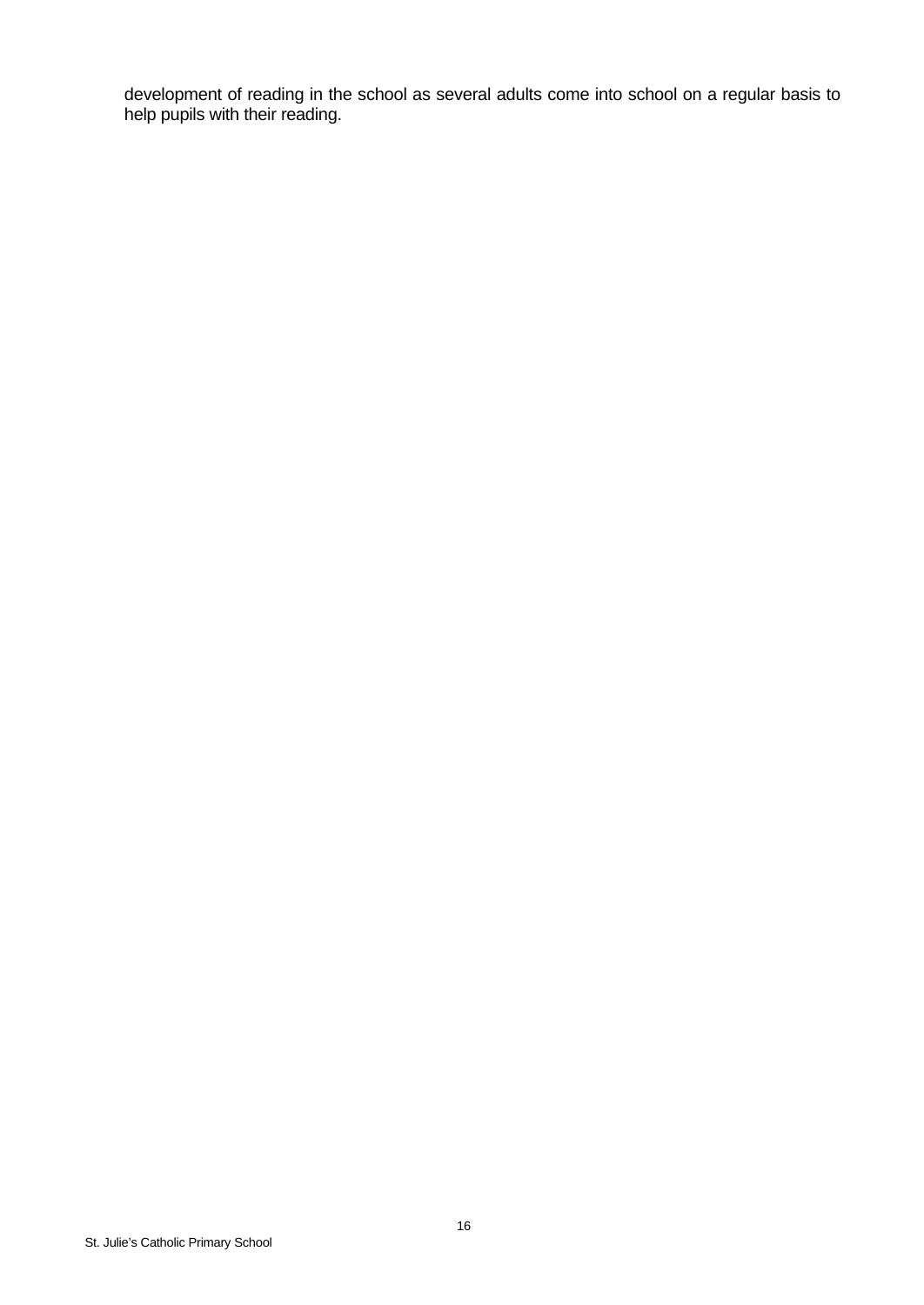## **LEADERSHIP AND MANAGEMENT**

**The leadership and management of the school are very good**. The governance of the school is very good. The leadership, including that from the headteacher and other key staff, is very good. The school is well managed.

## **Main strengths and weaknesses**

- The outstanding clarity of vision and high aspirations of the headteacher impact very positively on the leadership of other key staff.
- The governors' very good commitment to the school is helping to shape the vision for the school's future, challenging and supporting senior management.
- The headteacher's performance management programme is excellent and drives the school's commitment to rigorous self-evaluation.
- There is very good management of the Foundation Stage and of special educational needs provision.
- Very good development planning closely links finances, teachers' professional growth and the pursuit of improving standards.
- The monitoring of performance by subject leaders is not sufficiently thorough or detailed.

## **Commentary**

- 37. This is a successful school. The headteacher has maintained the same high quality of leadership found in the previous inspection. His clarity of vision for the future of the school, sense of purpose and hard work are outstanding. They form the driving force that enables staff, governors and pupils to share the same high aspirations. The excellent performance management strategy is central to the school's ongoing programme of self-review. It is an open process and sets challenging targets to ensure the drive for raising standards does not lose momentum. It enables new targets and directions to be set in the school's development plan. For instance, as the staff recognise a developing strength they capitalise on it, build it up and put it forward for official accreditation. Recently the Foundation Stage gained its Kitemark of quality in this way and the sports programme its Silver Activemark. This is very good strategic planning.
- 38. Governance is very good. The governors know the school well. They are committed to the further success of the school, valuing excellence, fostering talent, but only on a foundation of equality of opportunity. They share the headteacher's vision of the wide curriculum, building a school that is good (or very good) at many things rather than exceptional at one. While they support the school wholeheartedly, they are prepared to take on the role of critical friend and challenge when necessary. For instance, they are concerned about the implications of the new regulations for workforce remodelling. They ask the headteacher to keep them informed of budget projections to assess and minimise any potential dislocation, to enable them to make decisions of best value for the school.
- 39. Financial management is very good. Spending is prudent and budget surpluses are used wisely to enable the school to achieve its educational priorities. This, too, is very good strategic planning. The current balance in the accounts has been judiciously calculated to maintain a balanced budget over the next few years, when workforce reforms and projected pupil numbers would otherwise put financial strains on the school.

| Income and expenditure $(E)$ |         |  | Balances (£)                     |
|------------------------------|---------|--|----------------------------------|
| Total income                 | 643.425 |  | Balance from previous year       |
| Total expenditure            | 633.501 |  | Balance carried forward to the i |
| Expenditure per pupil        | 2.517   |  |                                  |

*Financial information for the year April 2003 to March 2004*

| Income and expenditure $(E)$ |         | Balances (£)                        |        |
|------------------------------|---------|-------------------------------------|--------|
| Total income                 | 643.425 | Balance from previous year          | 37.605 |
| Total expenditure            | 633.501 | Balance carried forward to the next | 47.529 |

#### St. Julie's Catholic Primary School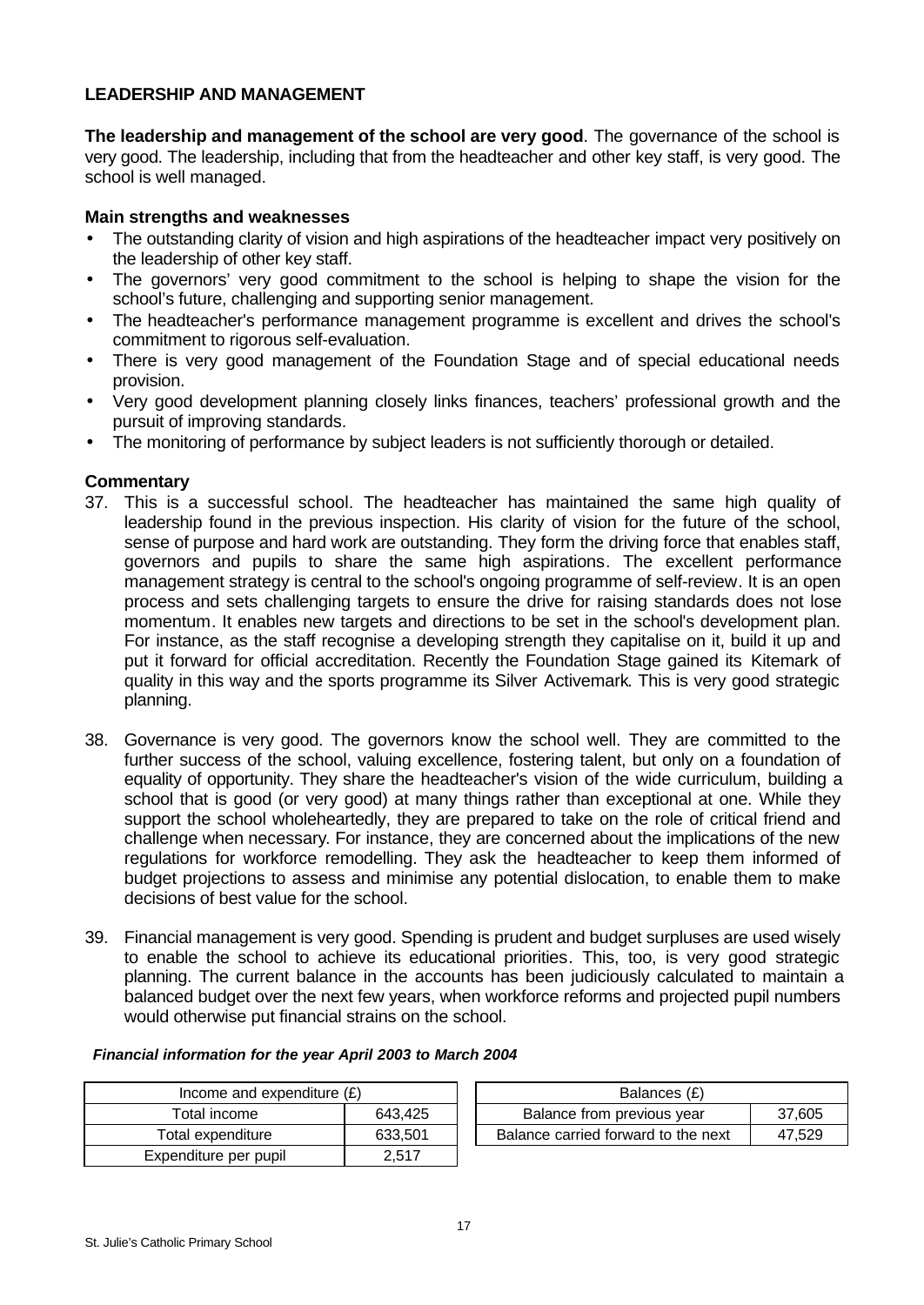- 40. The leadership of other key staff is very good. Inspired by the headteacher's example of nonstop effort, they too are very good role models for colleagues and pupils. They create very effective and dedicated teams, for instance for music, special educational needs or in the Foundation Stage. The new deputy headteacher is a strong support to the headteacher. Sensing the spirit of the school, he is building on this in assemblies that have a sense of occasion and spirituality through music, as well as leading ICT into new realms of effectiveness. The leadership of special educational needs provision is very good. The coordinator has moulded a strong team with good expertise, committed to the best progress for the pupils. She has a vision of increased support for the youngest children to reduce the help needed later on. She has embarked on a programme of more specific training for the support staff in order to deploy them in an even more precise way by seeking accreditation as a 'Dyslexia Friendly School'. Management of special educational needs is very good. All aspects are running smoothly and the money allocated is very well spent. The co-ordinator's action plan rightly identifies the need to extend the computer-based resources for special educational needs tuition.
- 41. Management is good overall. Many of the aspects that contribute to it are strong, for instance the monitoring of data, reviewing patterns and taking effective action. The subject co-ordinators' role of monitoring teaching and standards is not consistent. This is a gap that weakens the whole. Teachers and co-ordinators monitor pupils' progress very comprehensively through a long established system of 'key learning achievements'. These do not tie in directly with the national curriculum attainment levels. Therefore co-ordinators cannot convert the standards profile easily into national curriculum terms.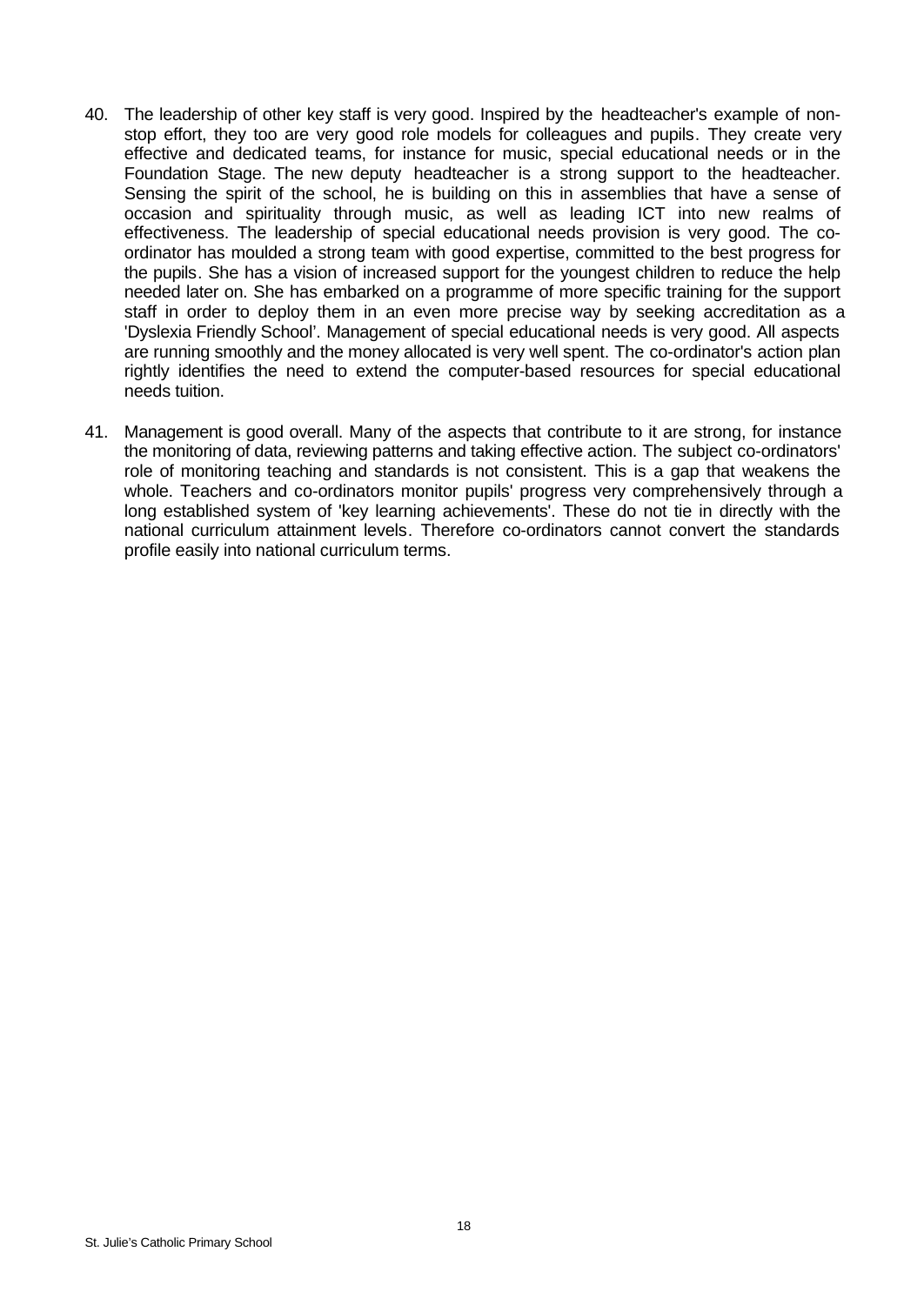# **PART C: THE QUALITY OF EDUCATION IN AREAS OF LEARNING, SUBJECTS AND COURSES**

# **AREAS OF LEARNING IN THE FOUNDATION STAGE**

Provision is **very good** in the Foundation Stage.

- 42. Children start in the reception class in September. The school organises a very good range of welcoming activities, so children soon settle. An initial period of assessing the children's aptitude gives teachers the basis for planning activities to meet their needs very precisely. The staff share the headteacher's vision of providing a stimulating and creative learning environment, retaining the rigour to raise standards while giving children continuous opportunities to follow their own interests. The adults' care and concern for the progress of the children is one of many reasons why they achieve so well. Teaching is very good. The curriculum is imaginative and planned in such a way that all children are supported and challenged. Generally the school trend for attainment on entry to reception has been above average. The current class was nearer to the average level in most areas of learning.
- 43. Staff monitor the children's progress continuously and are always on the watch for opportunities to move children to the next step in learning. The activities are well organised to make the most flexible use of the facilities and the curriculum has a very good balance between the more formal tuition in basic skills and the free choice structured play activities. The outdoor play area is used very well to replicate and enhance the same activities as indoors. The staff work very effectively one to one, or with small groups, and the tasks are particularly well matched to the attainment of the children. The children thrive amidst the vast array of fascinating new resources, their eyes aglow with wonder and curiosity. Towards the middle of the year the higher attaining pupils begin to link their learning timetable with Year 1. The five children currently involved enjoy their time with the older pupils and the arrangement is working well.

## **Personal, social and emotional development**

Provision in personal, social and emotional development is **very good**.

## **Main strengths and weaknesses**

- Excellent relationships between children and adults create an atmosphere conducive to very effective learning.
- Very good planning makes the most of opportunities for children to interact and mature.

## **Commentary**

44. This area of learning receives a high profile and the children achieve very well. They make rapid progress and by the time they start in Year 1 most children have reached the early learning goals and many exceed them. This is due to very good teaching, excellent relationships and a well planned and ordered environment in which children quickly settle and feel secure. They adapt well to the consistent routines and this shows in the way they listen to the adults. Children are encouraged to take responsibility and are now used to this as a way of working. They are confident enough to work independently in preparation for the more formal routines in Year 1. They take turns in being monitors, for instance by helping to give out materials or taking the register to the office. All see the importance of keeping the environment neat and safe and children tidy up enthusiastically. Behaviour is very good. Because staff are skilled in knowing how young children learn, they plan an effective range of activities to develop confidence and social skills. These lead to good sharing and a growing interest and concentration, as well as a strong desire to learn. The staff monitor the progress particularly well. They maintain excellent records, which support the flow of information to parents.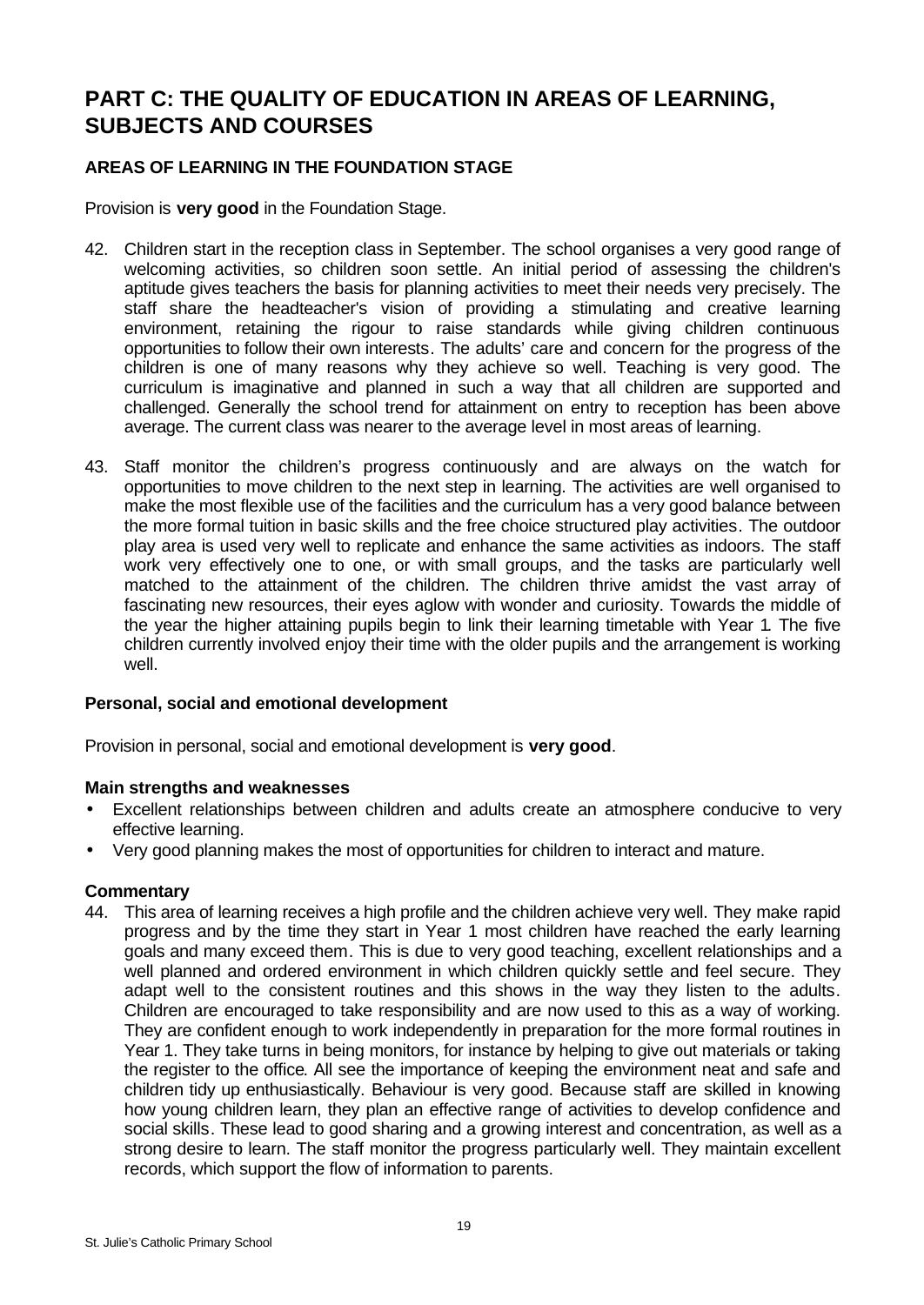## **Communication, language and literacy**

Provision in communication, language and literacy is **very good.**

#### **Main strengths and weaknesses**

- Reading and writing are taught well.
- Every opportunity is seized upon to enhance children's communication skills.
- Occasionally opportunities are missed to extend the children's speaking skills.

#### **Commentary**

45. Teachers plan carefully to provide a structured range of activities specifically to develop children's language skills, which are average when they start school. All children achieve well and make good progress so that most reach the levels expected for their age as they start Year 1, and some exceed it. This is because of very good teaching of reading and writing. Monday mornings start with a class discussion, during which every child gets a chance to tell about the weekend's events. This becomes the focus for the day's writing task. Children learn to relish new words in exciting or humorous stories. With very good assistance from the nursery nurse, the teacher encourages the children to learn the shapes of the letters and how the sounds make words. By the end of reception the children have learned that the words they see in books have a meaning and that they can read many of them. They also learn that the marks they make on paper can become real writing and their spelling is improving all the time. The teachers develop children's learning systematically and assess their progress well. No time is wasted and staff provide challenging activities that are well matched to the needs of the children, particularly those with special educational needs. The learning is fun and highly effective. While the adults engage children in speaking throughout the day, there are some opportunities missed. For instance, during some lesson introductions children do not get enough chance to contribute their ideas in full sentences. Part of the co-ordinator's action plan addresses this issue. Some of the children's letter formation conflicts with the direction they need later when they begin to switch to cursive.

#### **Mathematical development**

Provision in mathematical development is **very good**.

#### **Main strengths and weaknesses**

- Very good teaching enables children to learn well through practical activities.
- Very good assessment and planning enable the teacher to match tasks very closely to children's needs, in small groups.

## **Commentary**

46. The high quality teaching uses practical activities to help children's understanding of number and related mathematical ideas. Consequently children achieve well. Most move from an average starting point to attain the early learning goals and beyond by the time they start Year 1. This is above average. The teachers use a wide range of mathematical and play equipment to allow children to explore number, pattern and shape. Children learn to count in small groups, where adults can give continuous close attention. This enables children to consolidate their learning well and apply it in their exploration around the classroom. The teachers create good learning conditions, for instance the range of unusual materials available for children to trace their numbers to get the feel of the shape. They encourage children to use correct mathematical terms. Skilled questioning helps children develop their own thinking, curiosity and confidence in risking answers. The teachers use precise assessment well. This means they can move the children on at the peak of their understanding. By the end of reception most children are recording simple addition and subtraction sums to twenty and filling in missing numbers on a number line, using their knowledge, for example, that six is one more than five.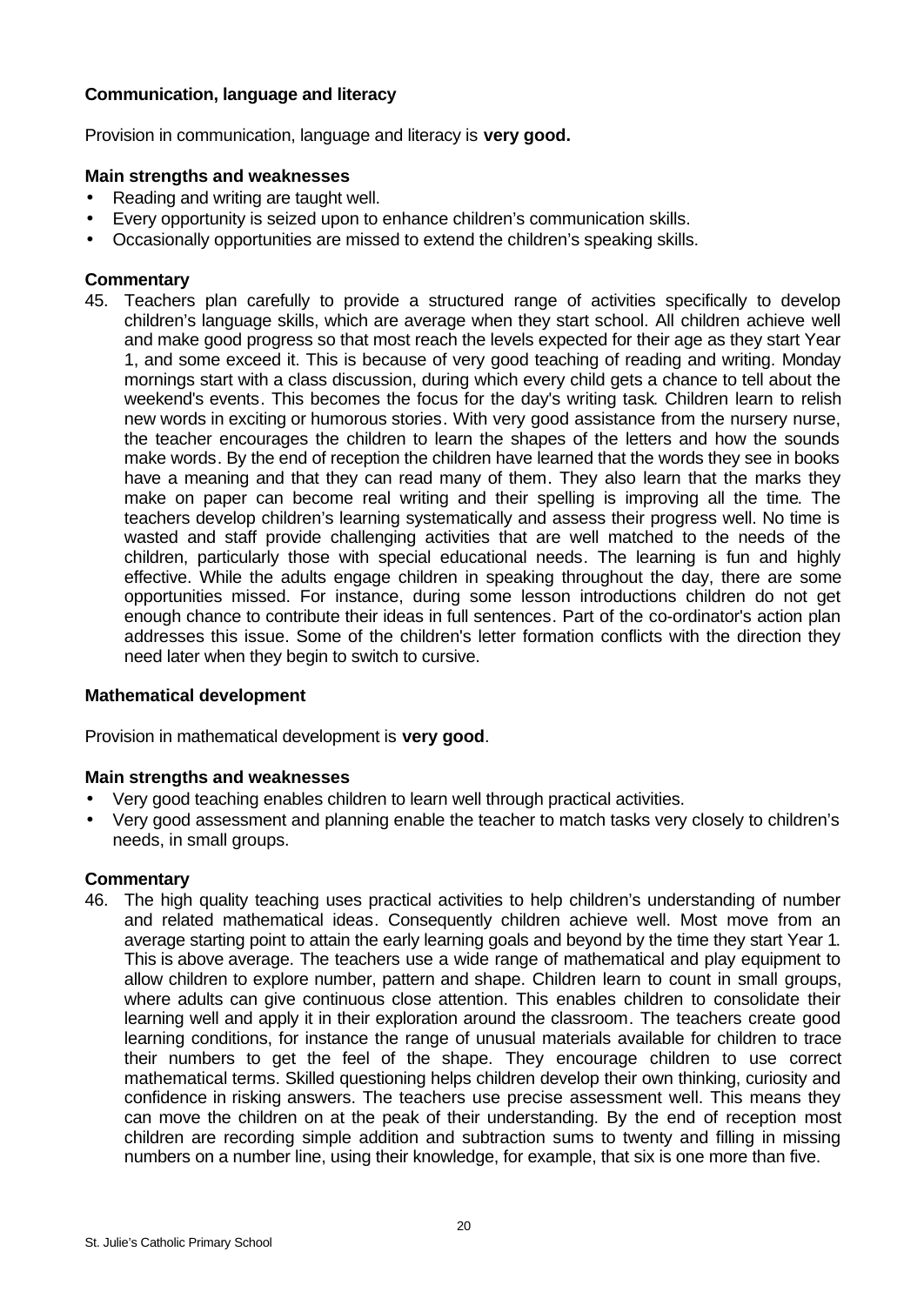## **Knowledge and understanding of the world**

Provision in knowledge and understanding of the world is **very good**.

## **Main strengths and weaknesses**

- Very good teaching provides children with numerous opportunities to learn about the world around them and achieve well.
- The staff provide a great variety of resources, visits and visitors to enrich the learning.
- Children use the computer well throughout the day.

## **Commentary**

47. Very good teaching and learning enables children to make good progress. Children enter reception at an average level. They achieve well and reach beyond the early learning goals by the end of the year. This is above average. Children take regular turns on the computer and their skills are developing steadily. Teachers use the 'big book' resources and photographs very well to help children to understand growth and the passage of time. They take the children around the school, outside the school and to places further afield. In this way children acquire the language of geography, moving and turning, left and right, near and far. At present, for science, they are closely observing the growth of a wide range of plants in the classroom and outside in the pleasant play area. A wide range of visitors to the classroom enriches the children's experience further and they delight in asking questions. The teachers also use questioning well to help children to learn how simple instructions and recipes lead to success in making lemon crunch biscuits or sunflowers. Children love these activities, listen very well and concentrate hard on what they are doing. Their behaviour is consistently good. Their sense of curiosity is strong and they observe closely. The teachers assess the children's progress well with precise records to hand on to the Year 1 teachers.

## **Physical development**

Provision in physical development is **very good**.

## **Main strengths and weaknesses**

- Very good teaching provides children with many opportunities to develop co-ordination and experience outdoor play.
- The children's skills in adventurous play are above average.
- The children's co-ordination and control of small items starts at a lower level, but through very good teaching is brought up to the average level.

- 48. Children start the reception class with above average skills in running, jumping and climbing and play on large equipment, such as tricycles and wheeled vehicles. Very good teaching develops these skills so that by the end of the year they are well above average. The teachers use the colourful new outdoor play area well to enable the children to explore vigorous movement and enjoy climbing and balancing on the large equipment. This aids their confidence and physical development considerably. The teachers carefully track the children's progress through the stepping stones to learning and adjust the activities accordingly. In activities in the hall, for instance, children display the confidence and awareness of space equal to Level 1 of the National Curriculum.
- 49. The fine finger control needed for handling small items, such as holding pencils, brushes and other small objects, is not as well developed when children start school. Consequently, teachers provide a very large number of opportunities for children to handle a wide range of items that improve finger and grip control. This leads naturally to the care in accurate formation of letters and numbers. Many painting and model-making sessions enable children to practice and refine. The control of the computer mouse also focuses their precision. By the end of reception, the children's grip control skills are brought up to the level expected for their age. The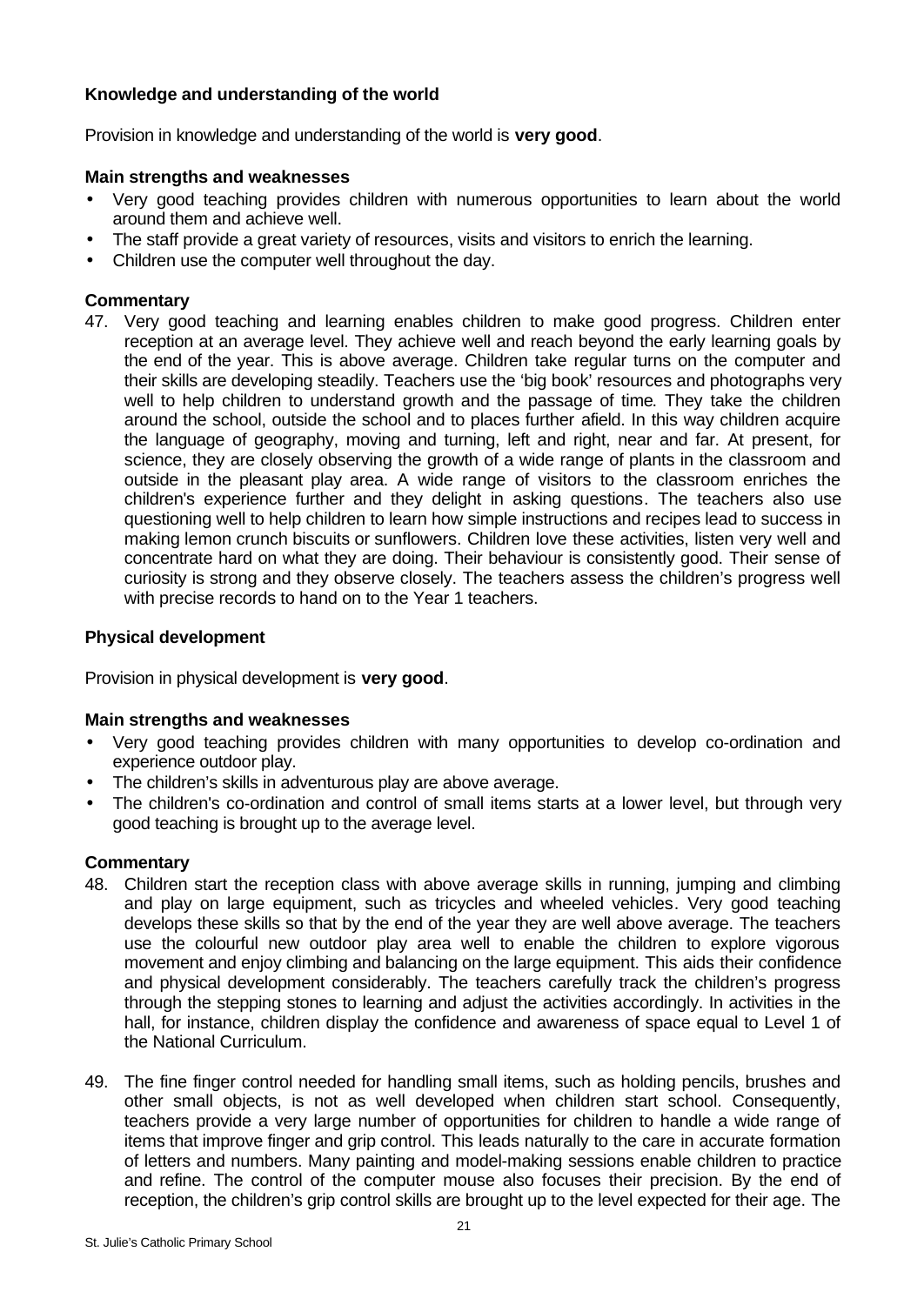children who have special educational needs benefit particularly from these activities, where they can experience success.

#### **Creative development**

Provision in creative development is **good**.

#### **Main strengths and weaknesses**

- Very good direct teaching of skills is combined with very good opportunities to learn through structured play.
- Children chose independently from an exciting range of activities.

#### **Commentary**

50. Most children start the reception year with an average level of creativity. The staff have enjoyed planning a wide range of stimulating and fun activities to enable the children to build further on these talents. The art corner is a busy studio where children explore colour mixing, learn close observation skills and a variety of techniques. Much valuable support is given by the adult helpers, who encourage the children particularly well, having established such good relationships with them. There is a wealth of opportunities for imaginative play in the 'Post Office' and other role play situations. These are particularly valuable for pupils who have special educational needs as they identify more closely with the imaginative world. Teachers provide lively music and dance sessions that extend the children's vocabulary as well as skills. Their play extends their creative ideas and develops their spoken language. With this input carefully planned and assessed, the children make good progress and achieve well to reach beyond the early learning goals at the end of reception. Children display lively imaginations and a welldeveloped, confident approach to creative situations.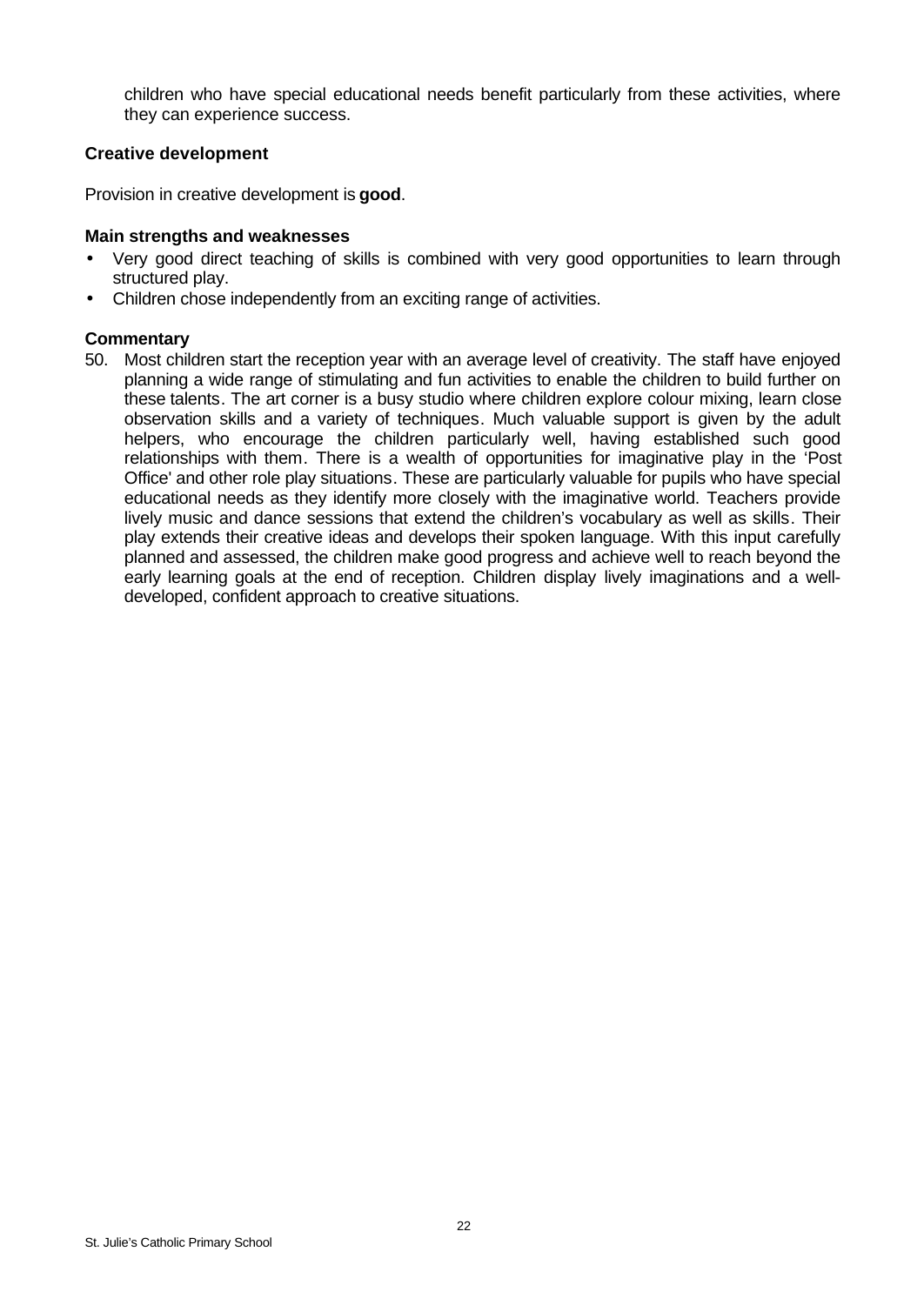#### **SUBJECTS IN KEY STAGES 1 and 2**

#### **ENGLISH AND MODERN FOREIGN LANGUAGES**

## **English**

Provision in English is **very good**.

#### **Main strengths and weaknesses**

- Standards are high, particularly in speaking and listening, because of very good teaching.
- Poetry is very well taught.
- Cross-curricular links with other subjects are very effective.
- The subject is well organised.

- 51. Standards are high in all aspects of the subject. This is reflected in the results of national assessments over several years. Results overall have been well above average in each of the last four years and in most years have been in the top 5 per cent nationally. Results in comparison to similar schools have also been well above average in most years. Results in reading have been particularly strong. In all aspects of the subject, almost all pupils get to the expected levels and high numbers are achieving significantly better than the national expectation.
- 52. Reading skills are very good. By the end of Year 2, almost all pupils are fluent readers, tackling fiction and non-fiction with competence. They understand the plots of the stories they read and explain them clearly. Their phonic skills are very good and they use them confidently to tackle new words such as 'cirrus' or 'cumulonimbus'. They understand terms such as 'author' and 'illustrator'. By the oldest class, they have a good understanding of genre and have clear likes and dislikes. They know how to use the library, and use information books very effectively, using the index to find specific items, read silently to research particular points and recount accurately what they have found out.
- 53. Pupils write fluently and, although they are slow to join their handwriting in the younger classes, they do so very confidently by the end of the school. Their spelling and punctuation skills are high throughout the school and they express their ideas fluently, imaginatively and individually. They show particularly good skills and understanding in their work on poetry. By Year 2, pupils are confidently using different structures and devices, such as acrostics, limericks and alliteration to compose their poems. By Year 6, they understand and use a wide range of stylistic devices and forms. For example, when writing about air raids, they were told they could choose the form to use. They confidently and independently made their decisions and used a wide range of structures including 'stream of consciousness', straightforward accounts, diary form and several kinds of poetry including kenning, rhyming couplets and a shape-poem, drawing on their extensive knowledge. Overall the work produced was of an excellent standard.
- 54. Pupils' achievement is very good because of the very good teaching. In lessons observed, all teaching and learning was at least good and in three-quarters of lessons it was very good. Classroom management is very good and is firmly based on positive relationships and wellestablished routines. Teachers give pupils lots of chances to use their initiative and they respond positively. Pupils are thoroughly engaged in their lessons because teachers work hard to make them interesting and exciting. A wide range of resources and interesting texts are used to enthuse pupils. Teachers have very good subject knowledge and make very good links with other curriculum areas, so pupils can see the relevance of what they are taught. Lessons are well structured so pupils can build on what they already know. Expectations are very high, but pupils who struggle are given extra help when needed, so that all can succeed.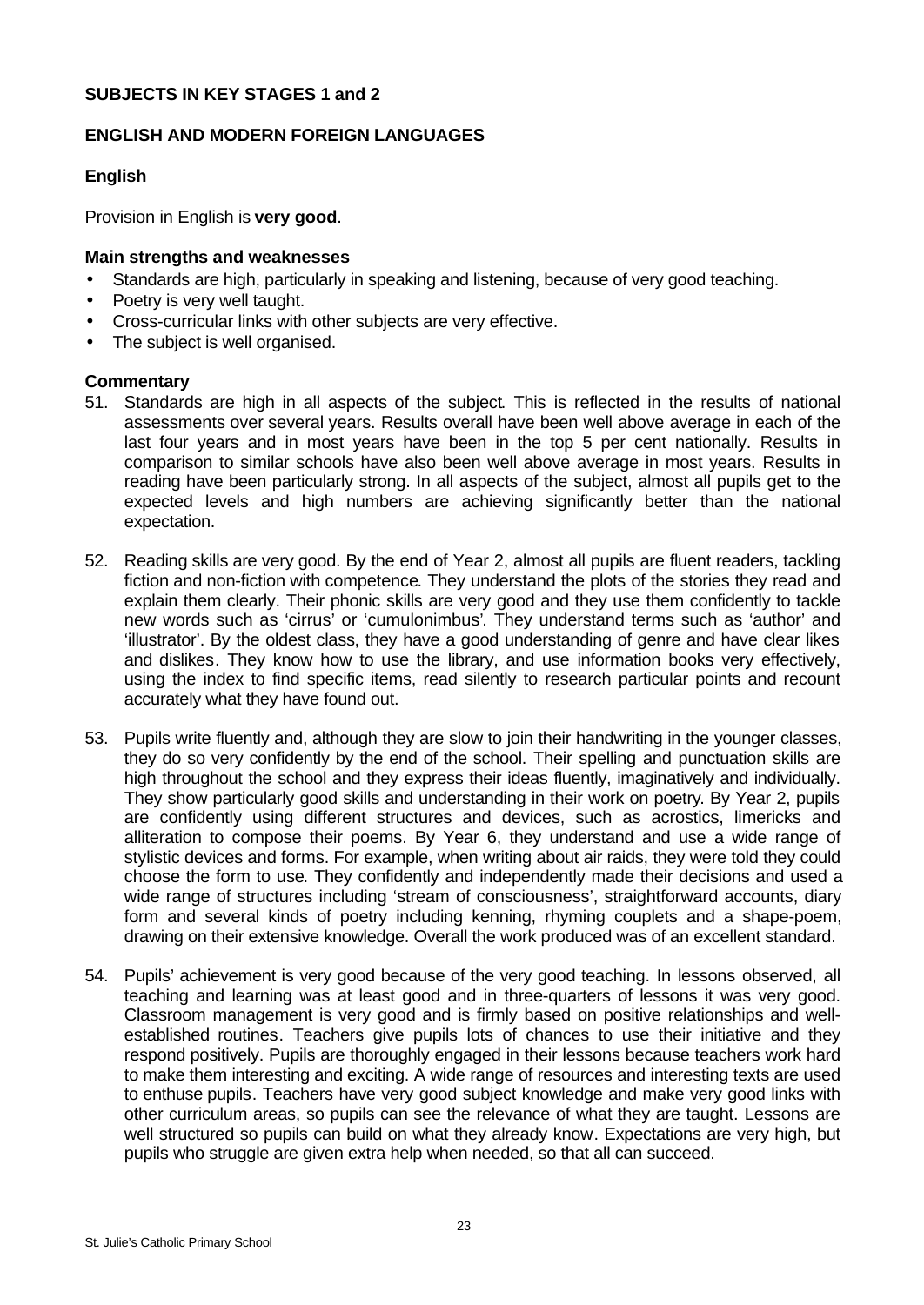- 55. The consistent use of structured opportunities to develop speaking and listening is a major strength and leads to high standards. Teachers enliven lessons with discussion in pairs or groups and with role play or 'hot-seating'. Pupils thoroughly enjoy such sessions, show high levels of empathy and some show an amazing ability to get 'in character'.
- 56. The subject is well organised and is very well led by two co-ordinators who work together well. Colleagues are given a clear lead and good practice, such as the effective use of drama and cross-curricular links, are promoted effectively and consistently across the school. There is good analysis of performance data and robust action taken to address any issues found. A slight weakness apparent in boys' writing in last year's assessments has been tackled very effectively. Boys currently in Year 6 are writing to a high standard. However, the co-ordinators lack structured and regular opportunities to check up on teaching and learning in their colleagues' classes. This has been identified as a point for development, so that the coordinators' advice can be targeted even more effectively to help raise standards.

## **Language and literacy across the curriculum**

57. This is a significant strength. Pupils' very good skills in speaking and listening are used to help their learning throughout the curriculum. Structured opportunities for discussion, and for drama and role-play, help extend pupils' understanding, for example, of people's motives in history lessons. In a physical education lesson, pupils in Year 4 were able to organise themselves to practice athletics skills very effectively through discussion. The consistent use of such skills also supports excellent relationships and pupils' very good social skills. High levels of skill in reading mean that pupils can research information easily and confidently, both from books and from ICT sources. Their fluent writing skills are used well, for example in history and geography, where they are able to show their good understanding and explain their thinking clearly in their writing, in a variety of styles.

#### **Modern foreign languages**

58. Pupils are starting to learn Spanish in Year 4 and French in Years 5 and 6. Pupils in Year 6 have also had a few 'taster' lessons in German as a part of the many cross-curricular links in their current history project on the Second World War. Although it is not possible to make secure judgements about overall provision in these three subjects, it is clear they are providing a very good extension to the curriculum. The quality of the lessons seen was high. One lesson was seen in each of German, Spanish and French. Teaching and learning in all three were very good. The lesson in French was taught by an 'advanced skills teacher' from the local high school. As well as contributing to pupils' learning, she has also been passing on her expertise to teachers at St Julie's. The Spanish and German lessons were taught by a teacher in the school who also has specialist subject knowledge. Pupils are achieving well in all three subjects and show good standards in the light of how short a time they have been learning. There is a good balance between reading, speaking and listening, with some opportunities for writing, which take advantage of pupils' fluent writing skills in English. Teaching is lively and enthusiastic and lessons are fast paced with a lot of opportunities for pupils to join in. Pupils are enthusiastic and try hard to learn new words and to pronounce them accurately, following the good model provided by the teachers. Good use is made of a wide range of resources, including ICT in the Spanish lesson seen.

## **MATHEMATICS**

Provision in mathematics is **good.**

#### **Main strengths and weaknesses**

- Standards are well above national levels at the end of Years 2 and 6 and most pupils make consistently good progress as they move through the school.
- The quality of teaching and learning is good overall with very good teaching seen across the school.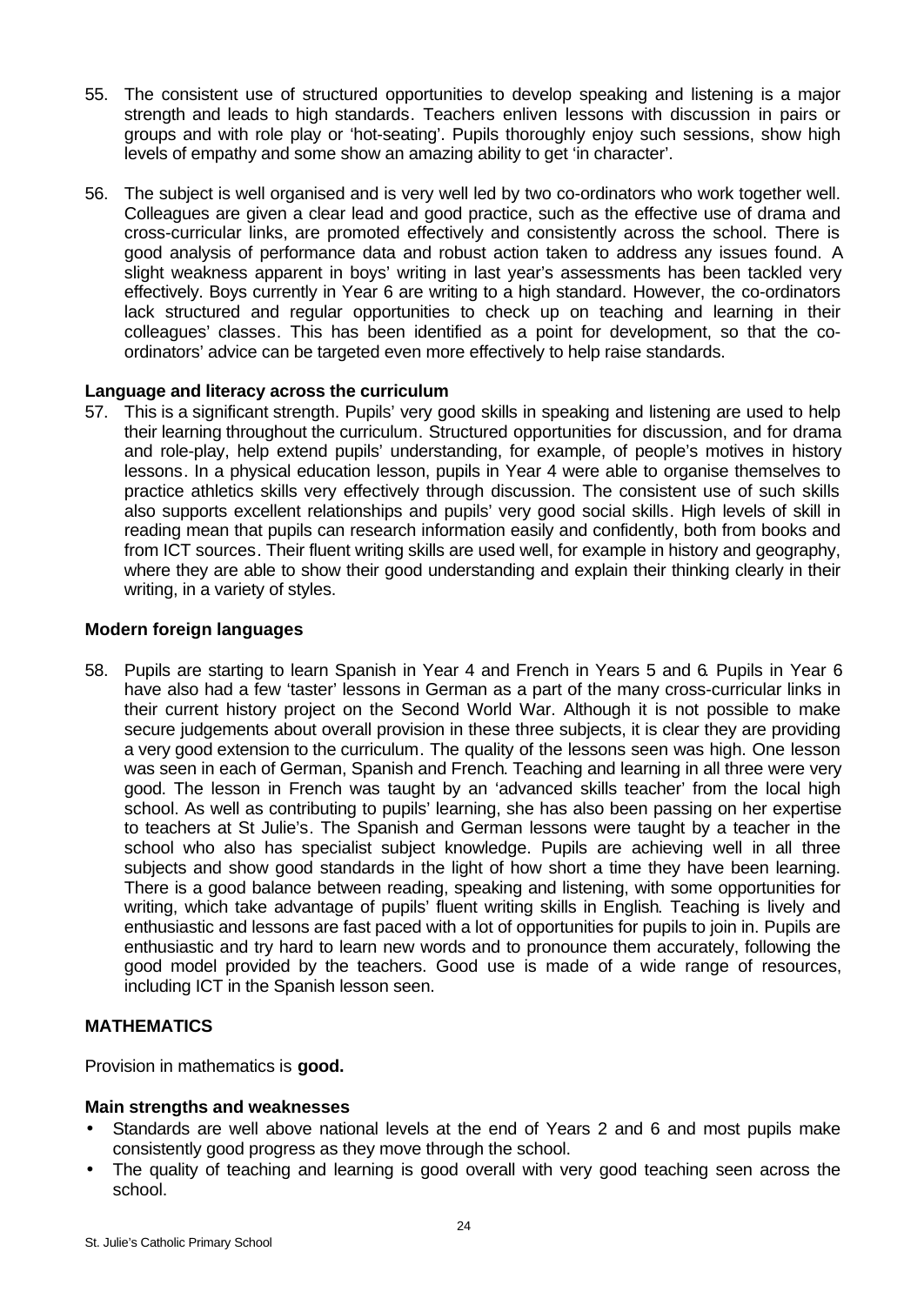- Leadership is good, but monitoring requires development to help drive standards up even further.
- Pupils are not always clear about what they need to do to improve further.
- There are significant other strengths, which help explain the high standards.
- The development of mathematical skills is given increasingly high profile in other subjects.

- 59. Standards in mathematics are above average when pupils start Year 1. Pupils' achievements are good overall as they move through Years 1 to 6 and some pupils make very good progress in Years 5 and 6. This is because the subject is well represented within the school's very good curriculum, teaching is good and often very good, with teachers giving good emphasis on the development of mathematical understanding, and pupils show good and often very good attitudes to learning. As a result, pupils reach standards which are well above national levels by the end of Years 2 and 6. This is confirmed by results of national assessments, which have been consistently well above average over several years. The school has maintained and improved on the high standards seen at the last inspection, particularly in terms of the increased numbers who exceed the expected levels in national assessments. However, a small number of more able pupils in Year 2 do not make the best possible progress because work is not always matched to their precise needs. For example, in number, there is some unnecessary consolidation of work which pupils already understand before they move on to work that challenges them.
- 60. Teaching varies between satisfactory and excellent, but is good overall, with very good teaching seen across the age groups. One Year 6 lesson seen during the inspection, which involved pupils in a variety of mathematical challenges connected to the 'Euro 2000' football tournament, was excellent. In this lesson the teacher had very high expectations and pitched work at appropriately challenging levels, maintained a brisk pace throughout and asked purposeful questions to develop clear understanding of new knowledge. High levels of enthusiasm from the teacher, excellent relationships and very secure subject knowledge helped to keep pupils motivated and involved. As a result of these many strengths, pupils made significant strides in their learning. These very strong features, many of which were seen in other lessons, help to explain the very good attitudes to learning and high standards of behaviour seen during the inspection. In one lesson judged satisfactory, time was not used to best effect to benefit pupils and more able pupils were not challenged enough. Occasionally, teachers do not make enough use of real life mathematical experiences to help pupils appreciate the importance of number in our daily lives.
- 61. The subject is well led and there are clear plans for its continued development. Data from national tests is rigorously analysed to ensure that weaknesses are identified and overcome. However, the monitoring of lessons and pupils' work is not regular or systematic enough to establish what works well and what needs doing to help raise standards even further. For example, there are inconsistencies of practice in how mental tests and jotters are used, which need attention.
- 62. Pupils do not have targets to help them develop ownership in their learning and as a result many are unclear of what they need to do next to help them improve. Some teachers do not always evaluate with pupils near the end of a lesson how well lesson targets have been achieved. This prevents them from building carefully next time on what has been learnt.
- 63. There is a clear framework for developing knowledge, skills and understanding as pupils move through the school. Teachers maintain informative records to help them identify what pupils know and understand and what requires attention. They mark pupils' work carefully and conscientiously and this is helping pupils to make good progress. Teachers are rightly placing increasing emphasis on providing opportunities to develop pupils' reasoning skills, initiative and understanding through investigative and problem solving activities, which is helping to bring the subject alive for them and facilitate learning.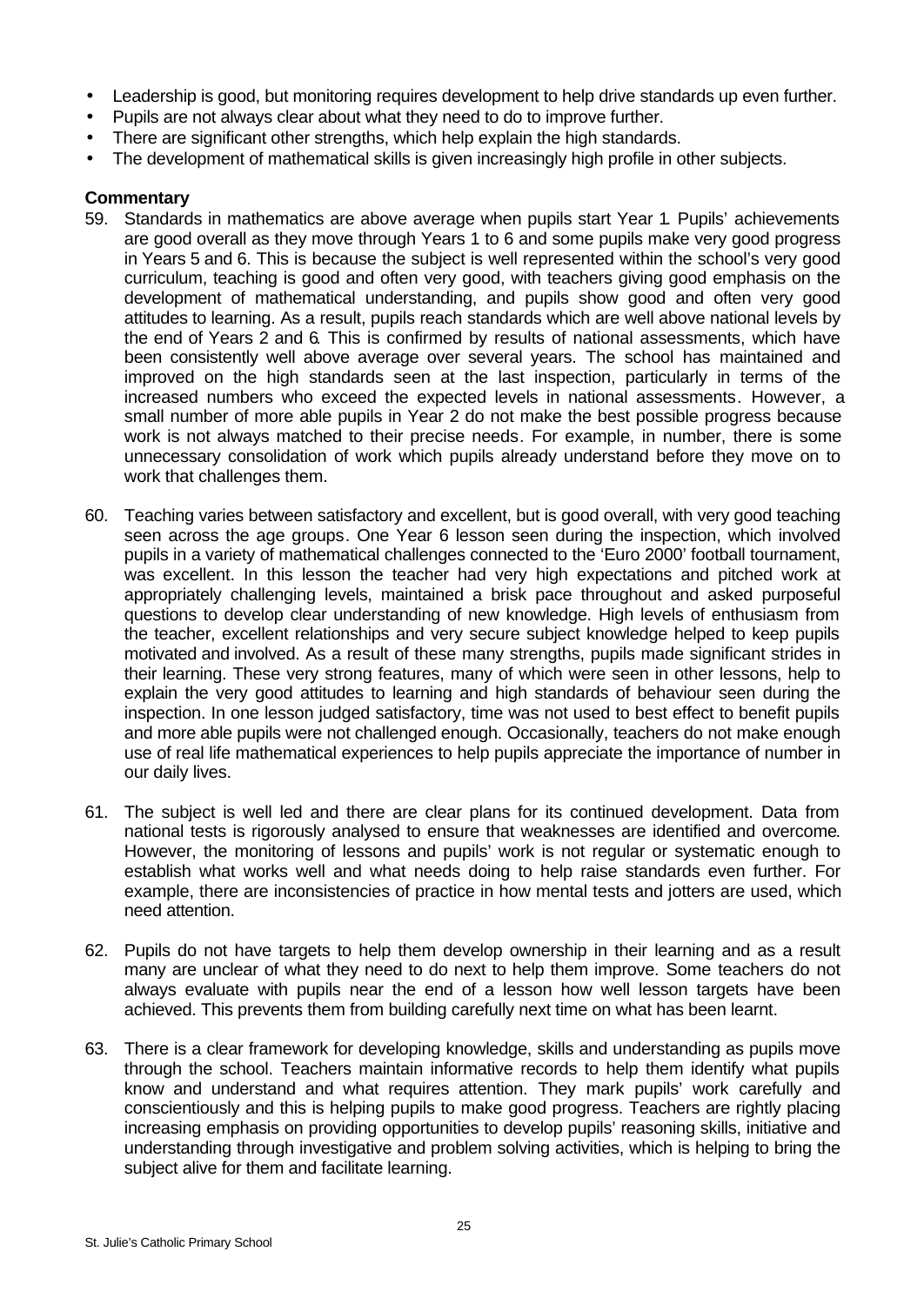#### **Mathematics across the curriculum**

64. The development of mathematical skills, knowledge and understanding through other subjects is given high profile. For example, younger pupils use a computer program to help them compile a database while Year 5 pupils use ICT to help them compare temperatures in Moscow and London as part of their geography work.

## **SCIENCE**

Provision in science is **very good**.

#### **Main strengths and weaknesses**

- Standards are well above national levels by the end of Years 2 and 6.
- Teaching is consistently good, with very good teaching seen in Years 3 to 6.
- The skills of scientific enquiry are given very good emphasis.
- Subject leadership is good.
- Other important strengths help to explain the good gains in learning that pupils make.
- Links with other subjects are good and are continuing to develop.

- 65. Pupils make consistently good gains in learning as they move through the school. This is because the teaching is of high quality with investigative skills given very strong emphasis. The subject is high profile, the leadership is good and regular checks are made of what pupils know and understand. As a result, standards are well above national levels by the end of Years 2 and 6. This is confirmed by the results of national assessments over several years.
- 66. Teaching and learning are at least good and often very good. Both lessons seen in older classes were very good, with both lessons observed in younger classes good. In all lessons seen, strengths significantly outweighed points for development. Good teaching in science is embedded in the school's practice due to the high quality leadership provided over many years. Teachers' subject knowledge is secure and they place very strong emphasis on developing scientific understanding. Their enthusiastic approach and carefully chosen resources to support learning ensure that all pupils are interested and involved. Their high expectations ensure very good levels of challenge for pupils. These strong features, combined with the brisk pace of lessons, the frequent use of good quality questioning and the regular use of encouragement and praise to enhance self-esteem, help ensure that pupils make at least good and often very good progress. Many of these features were seen in a Year 5 lesson in which pupils were using their knowledge of how light travels to solve a scientific challenge. However, pupils are very occasionally required to copy how they carry out investigations rather than use their own language and colour in diagrams to enhance their appearance, which do not contribute to the development of scientific understanding.
- 67. The skills of enquiry, such as predicting, investigating, testing, recording, evaluating and drawing conclusions as part of carefully structured scientific investigations, are given strong emphasis as a means of developing understanding, for example when Year 6 pupils design, make and test paper aeroplanes. This is a very strong feature of science provision, as it was at the time of the last inspection, and helps account for the high standards and explains why pupils thoroughly enjoy science.
- 68. The subject is well led. Leadership is currently in the hands of a very good newly qualified teacher who is being trained to assume responsibility as science co-ordinator. At present, she is ably supported by the headteacher, who is determined to ensure that science remains high profile after the previous high quality leadership. For example, there are clear plans for the subject's continued development. Data from national tests is rigorously analysed, weaknesses identified and overcome. Resources have recently been audited to ensure that all know what is available. However, the monitoring of teaching and learning and pupils' work is still not regular enough to give pupils the best possible opportunities to succeed.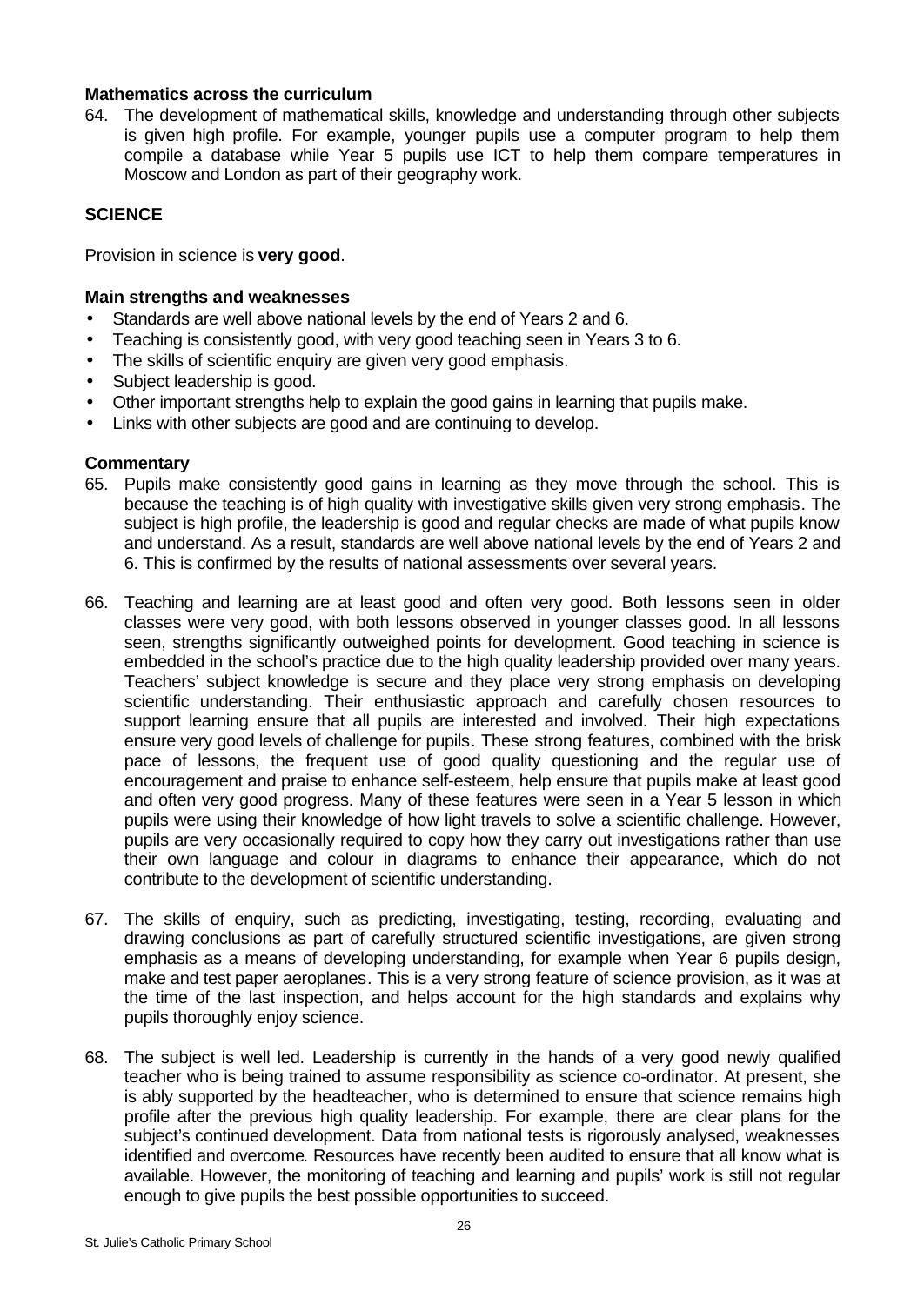69. Other strengths help explain the subject's high profile, which leads to high standards. Visits and visitors substantially aid learning and bring the subject to life, such as when younger pupils visit Sankey Valley to study a variety of animals and plants. Classroom displays help to interest and involve pupils, acquire a scientific vocabulary and celebrate their achievements. Teachers regularly give pupils science homework, which helps to consolidate learning. Their marking of pupils' work often indicates what they need to do next in order to improve, but pupils do not yet have targets to aid learning. Links with other subjects feature strongly in science. For example, in links with mathematics and ICT, Year 6 pupils present their findings in an investigation about insulation.

## **INFORMATION AND COMMUNICATION TECHNOLOGY**

Provision in information and communication technology is **very good.**

## **Main strengths and weaknesses**

- Very good leadership and resourcing have brought about much improved provision.
- Standards are above those expected and pupils' achievement is now good.
- Good medium term planning ensures consistent progress.
- Very good training and support has given staff confidence to use the computer suite more and attempt a range of innovations.
- Assessment systems are not guiding teachers' planning of targets for higher attaining pupils.

## **Commentary**

- 70. Standards by the end of Year 2 and Year 6 are above those expected for the pupils' age. This is a significant improvement since the previous inspection. The pupils' work folders show that they make good progress in acquiring a wide range of skills and knowledge. This is a good achievement as some pupils have had inconsistent access and tuition. Pupils who have special educational needs are well supported in lessons to enable them to make good progress.
- 71. Teaching is good. Teachers have clear objectives for lessons and give clear instructions. The teachers use the planning scheme to build learning skills gradually but consistently. Learning is good because pupils are able to improve their skills by trial and error in a hands-on situation. The teaching of older pupils is very good and teachers set particularly challenging tasks in Years 5 and 6 These tasks make pupils think and involve them in making decisions and choices. They have a very positive attitude to computer work. Relationships are excellent and pupils often help each other out. When working in pairs, pupils collaborate very effectively. The organisation of the timetable to allow the largest classes to send one half at a time works well because these smaller groups can work one-to-one on the machines. Teachers assess pupils' progress well on a system of key learning achievements. These are not fully linked to National Curriculum criteria, so they are not guiding some teachers' planning for setting more challenging targets for the higher attaining groups.
- 72. Leadership is very good. The co-ordinator has encouraged staff to build on their earlier training to tackle more ambitious projects. His audit of the subject indicated the need to upgrade facilities for the younger pupils and replace the ageing classroom computers throughout the school. The subject action plan includes the extension of the Virtual Learning Environment jointly with the local education authority. This is a very popular initiative with pupils, who like the homework links with school. A few said they foresee a time when they do not need to get out of bed! Access to the system is still quite awkward, but Year 3 pupils are patiently persevering with their training.

#### **Information and communication technology across the curriculum**

73. The pupils' work folders contain a reasonable range of applications used in computer lessons. For instance, word-processing and more advanced presentation skills are frequently used in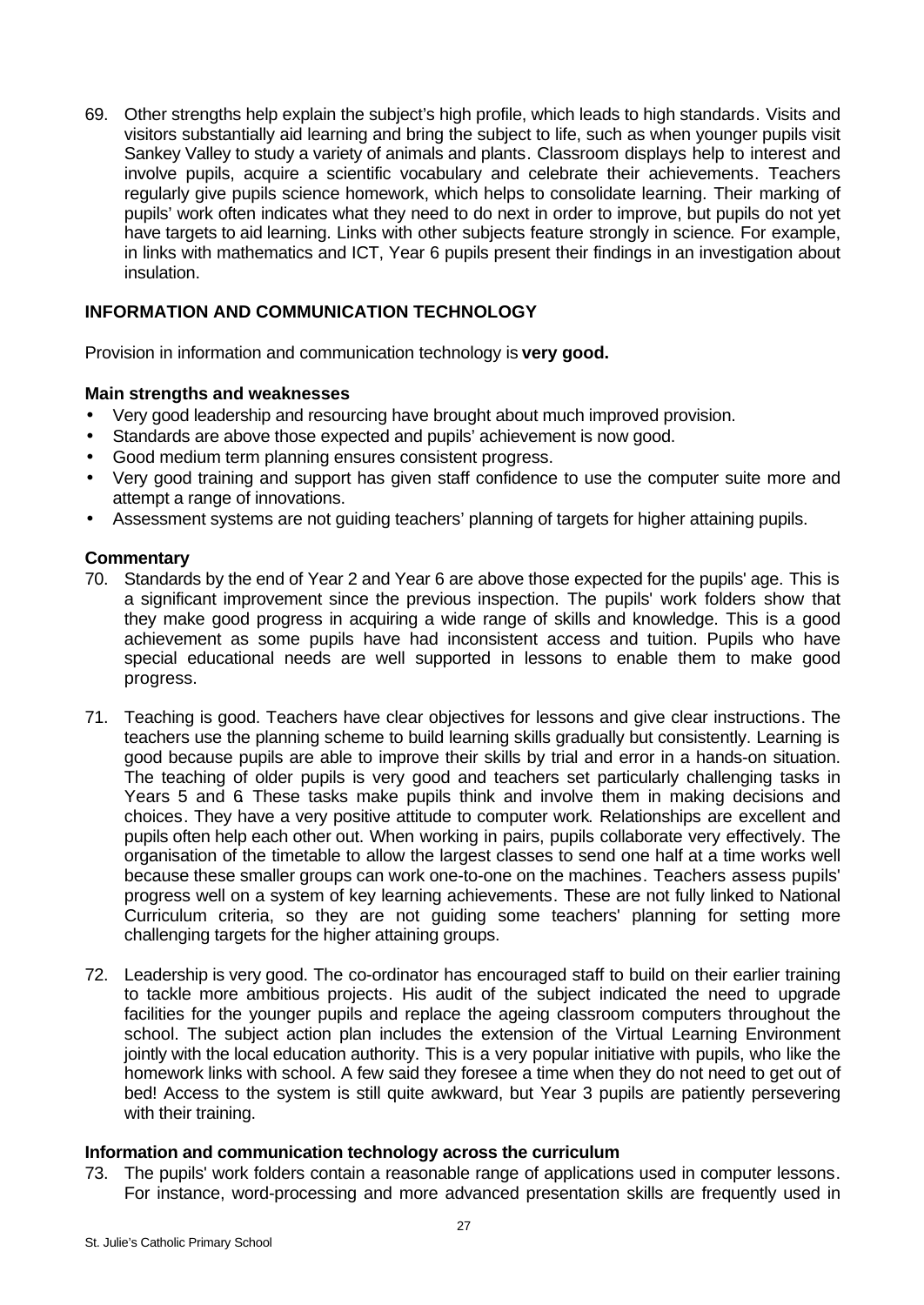English, while spreadsheets and databases extend pupils' mathematical and logical thinking well. Internet research is frequently used for history projects. Year 6, for instance, is learning how to transfer text and graphics from the Internet, through the school website, into their own hard disk folders. Not all subjects are represented. The co-ordinator is concerned to address this because it limits the cross-curricular links available, which are very good otherwise. The resources for this are due to be upgraded, particularly the classroom computers, so that the opportunity for continuous access will encourage more effective use in lessons.

#### **HUMANITIES**

- 74. Religious education in this school is inspected by the Diocese of Liverpool and is reported upon separately.
- 75. History and geography were not included in the main focus of the inspection. Inspectors saw a small number lessons, some examples of pupils' work and held discussions with pupils. Standards observed are high in geography by the end of Year 2 and in history by the end of Years 2 and 6. There are good links between subjects to promote learning. Visits, visitors and local study work help to bring both subjects to life for pupils and promote important skills. Teaching and learning seen were at least good and sometimes very good.
- 76. Pupils made good progress in the lessons seen. In geography, Year 2 pupils drew simple maps of the immediate area, identified types of houses in Brooklands Road and made comparisons between Eccleston and a village in India. This work was of a good standard. In history, pupils in Year 2 used historical sources effectively to identify similarities and differences between seaside holidays over one hundred years ago with those of today. By the end of Year 6, pupils have detailed knowledge and understanding of life in Britain during the Second World War. Both subjects are well represented in the school's very good curriculum. There are good links with other subjects, including with literacy and information technology, which aid learning. For example, in history Year 3 pupils research work about the Romans using ICT, while Year 6 pupils complete work based on 'Carrie's War'.
- 77. The development of key skills is given good emphasis through local fieldwork, visits, visitors and the use of artefacts in high quality classroom displays, such as seen in Year 6 to give pupils empathy with the spirit of the Blitz in wartime Britain.
- 78. Strengths in teaching seen during the inspection include the excellent relationships forged with pupils, which help to underpin learning, secure subject knowledge shown by teachers and the good questioning of pupils who are given much encouragement to succeed. All teachers have high expectations of work and behaviour and, as a result, pupils achieve well.

## **CREATIVE, AESTHETIC, PRACTICAL AND PHYSICAL SUBJECTS**

- 79. Except for music, these subjects were sampled and it is not possible to give secure judgements about overall provision. Two lessons were observed in physical education and also clubs for dance and netball. One lesson was seen in art and design and work on display and in books examined. Three lessons were observed in design and technology and samples of pupils' written work and things they had made were examined. Most of the work seen was of a good standard and some examples were very good.
- 80. In **art and design,** standards in the lesson seen in Year 6 were good. Pupils made clay figures based on the work of Henry Moore, linked to their studies in history. The lesson was very effective because pupils were given clear instructions in specific techniques and a chance to experiment with a material with which they had little familiarity and because of their own very positive attitudes and good collaborative skills. Work on display around the school was of a good quality. It covered a wide range and showed a good understanding of art and artists from a range of times and places. Work on the Chinese New Year and on Mendhi reflected the good attention the school gives to a variety of cultures. Of exceptional quality was work based on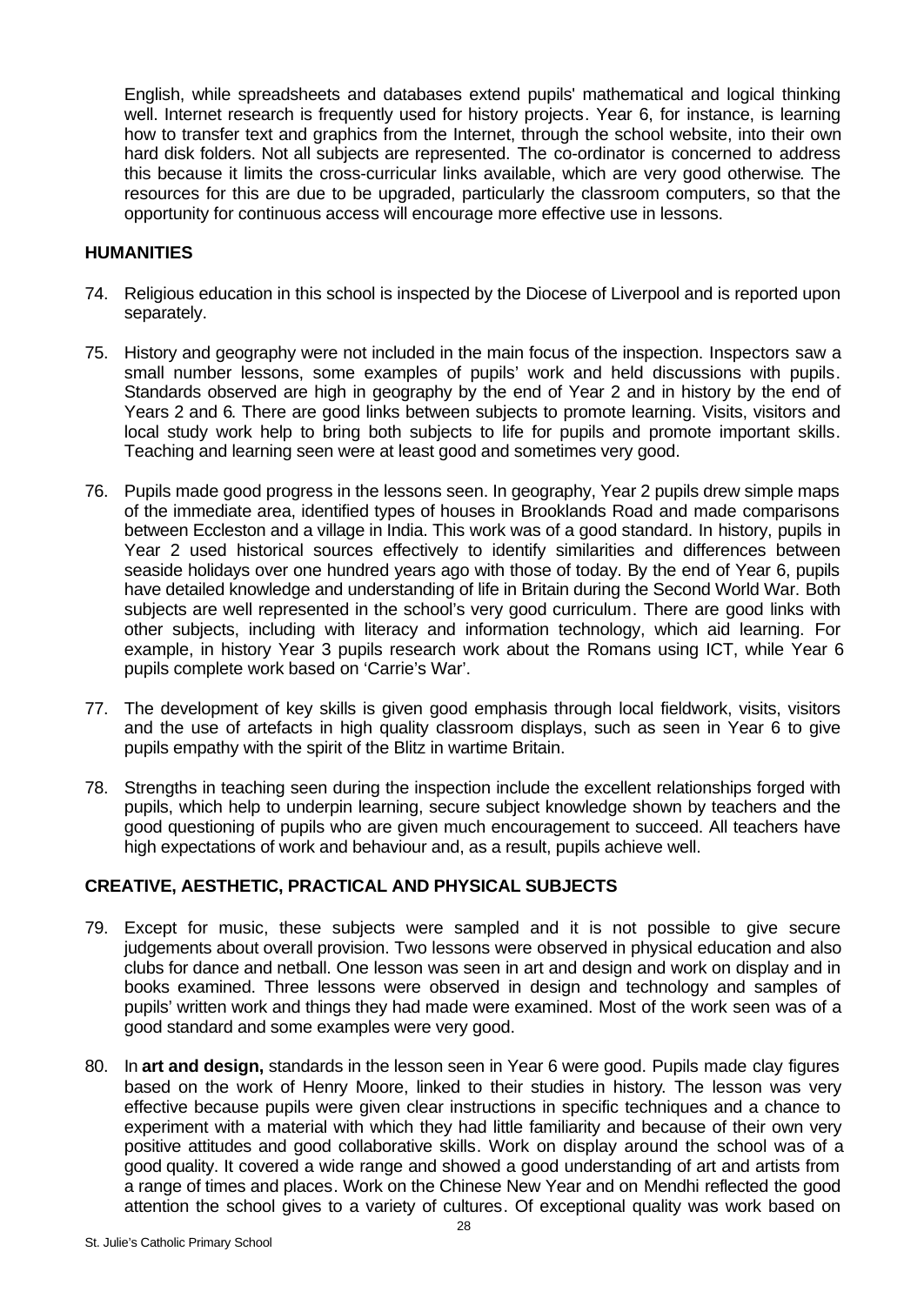Seurat's technique in the younger classes. These finger paintings of sea and water were astonishingly effective, with a subtle use of colour and were very carefully executed. They are typical of work normally done by pupils several years older.

- 81. In **design and technology,** the evaluation and design aspects of the subject are done well and work seen was of a good quality. Pupils are given good structures on which to base their planning and develop these aspects of the subject well as they get older, with the individuality of their designs, and the careful evaluation of how they could be better, improving as they get older. Examples of finished products seen were generally of a satisfactory quality. In lessons observed, teaching was good in two lessons in the juniors and was very good in a lesson in the infants.
- 82. In **physical education,** good standards and teaching were observed in athletics in Year 4 and very good teaching and standards were seen in a Year 2 games lesson. Teaching is enthusiastic and well organised and pupils respond positively, try hard and behave very well. In the games lesson, very clear teaching of specific skills, a wide range of equipment and high expectations contributed to pupils' high levels of achievement. In the lesson with Year 4, some pupils worked with the teacher on orienteering skills. They made good progress because of clear instructions, using a carefully prepared worksheet. The rest of the class organised themselves to practise running and throwing. This part of the lesson had been planned to be organised by a student teacher, who was off ill on the day. The pupils rose magnificently to the challenge, organising themselves to measure their throws and to work in pairs timing themselves on the running track. Their behaviour, relationships and organisational skills were excellent and they made good progress, despite little adult intervention, building on the routines and systems which had clearly been established in previous lessons. Sports clubs are well attended and contribute well to pupils' standards.

## **Music**

Provision in music is **very good**.

## **Main strengths and weaknesses**

- Very good long and medium term planning ensures consistent progress.
- Very good teaching produces high standards.
- Very good resources are used well to underpin pupils' experience.
- Equal opportunity for all pupils to access basic skills creates a strong foundation.

- 83. Standards at the end of Year 2 are above those expected. Standards at the end of Year 6 are well above the expected level. Provision has improved even on the high level found at the previous inspection because teachers now use a consistent planning system linked closely to attainment levels of Curriculum 2000. This ensures a wider range of coverage of the programmes of study and more secure progression throughout the school. Consequently pupils make very good progress and achieve well.
- 84. Teaching is consistently good. For the older pupils it is often excellent. Teachers use a variety of methods to engage pupils' interest and to involve them in practical activities. Teachers link the subject well with work from other disciplines. For instance, the Year 3 music linked effectively to their work on Roman history, gladiators and chariot races. Year 6 pupils gained an appreciation of the 1940s swing band music to heighten their understanding of the mood of the times as well as the detail of 'walking a line accompaniment' and blues notes. Not as many multi-cultural influences were observed. High expectations urge pupils on to work through challenging tasks. Year 6 have the highest expectation of all, but very clear instructions and support to enable them to succeed.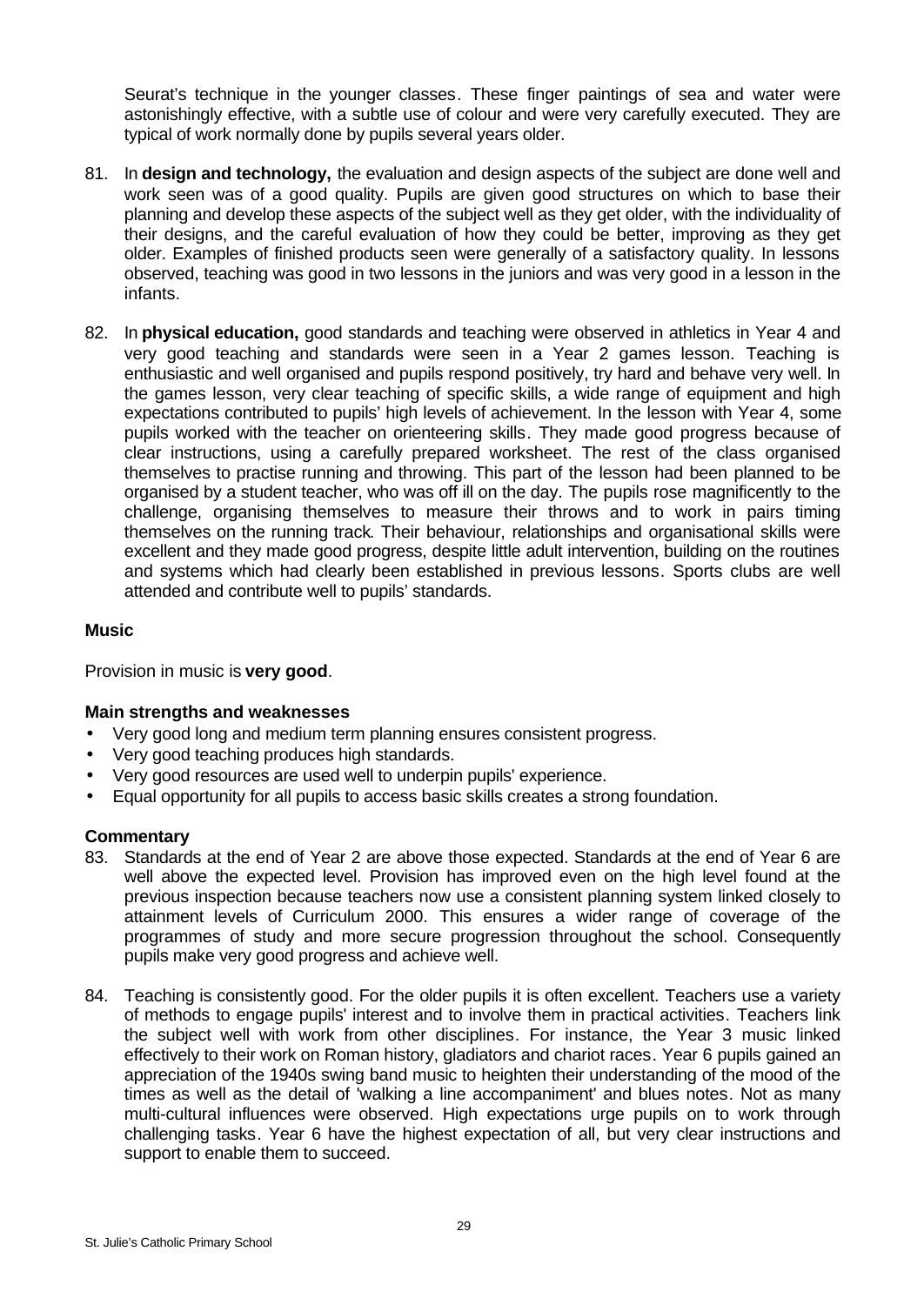- 85. The school's philosophy, deriving from the headteacher, is to provide all children with the opportunity to experience and make progress in basic skills. Year 2, for instance, learn basic composition, singing and playing recorders. This provides a seed bed for talent. The school takes all pupils as far as they can go, but identifies gifted and talented musicians and helps them to go further. With the help of specialist teachers the talented pupils go through the grade system. Pupils who have special educational needs receive very good support in lessons and make very good progress. A large number of pupils take part in the extra-curricular music clubs and practices. The skills they gain feed back into the curriculum time and into institutions like the choir and the school orchestra.
- 86. The subject is exceptionally well led. The organisation of the timetable to allow specialist teaching works very well. Pupils' progress is monitored carefully through the system of key learning objectives, although these do not link entirely with the National Curriculum attainment criteria.

#### **PERSONAL, SOCIAL AND HEALTH EDUCATION AND CITIZENSHIP**

87. Many facets of provision in this curriculum area are very good and this aspect is central to the school's very strong ethos of care and preparation for life. Health, exercise and safety aspects are covered in physical education. Health education and sex education are covered well in science. Social education is a consistent theme in all the school's work. The School Council is a model of democracy in action. The training in citizenship runs through all the school's curriculum as it develops pupils' awareness of the roles and responsibilities of living in a community.